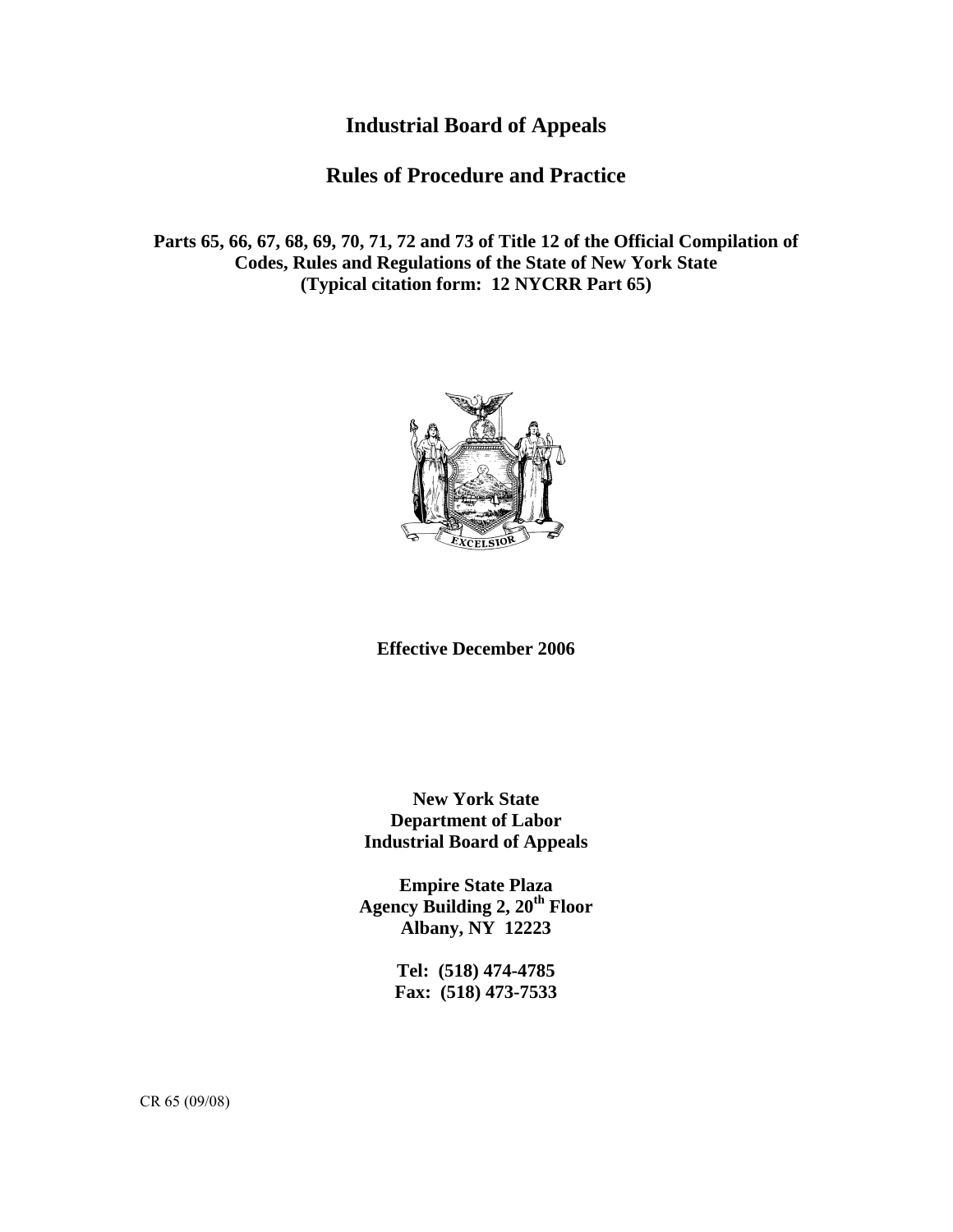### **Introduction**

 The New York State Industrial Board of Appeals was established by the Legislature in 1975, within the Department of Labor only for administrative purposes. The Board is an autonomous, independent, quasi-judicial review agency. It consists of five members appointed by the Governor with the advise and consent of the Senate. Its duties and powers include:

- 1. Review of the validity of reasonableness of certain rules, regulations or orders made under the Labor Law (Section 101 of the Labor Law).
- 2. Approval of certain corporate instruments. (Business Corporation Law, Sections 404(j) and 1002)(Not for Profit Corporation Law, Section 404)
- 3. Cancellation of the provisional filing or the revocation of the permanent filing of union labels on grounds set forth in Section 208 of the Labor Law.
- 4. Review of determinations made by the Commissioner of Labor upon applications for a dispensation under Article 5 of the Defense Emergency Act.
- 5. Review of minimum wage orders and regulations and determination of security for a stay thereof pursuant to Sections 657 and 676 of the Labor Law.
- 6. Determination of appeals from minimum wage compliance orders issued by the Commissioner of Labor in respect to minimum wage orders or regulations, or any provision of Article 19A of the Labor Law and to determine security for a stay pursuant to Sections 658 and 677 of the Labor Law.

**Note** 

**The board is not a law enforcement agency and exercises no enforcement functions.**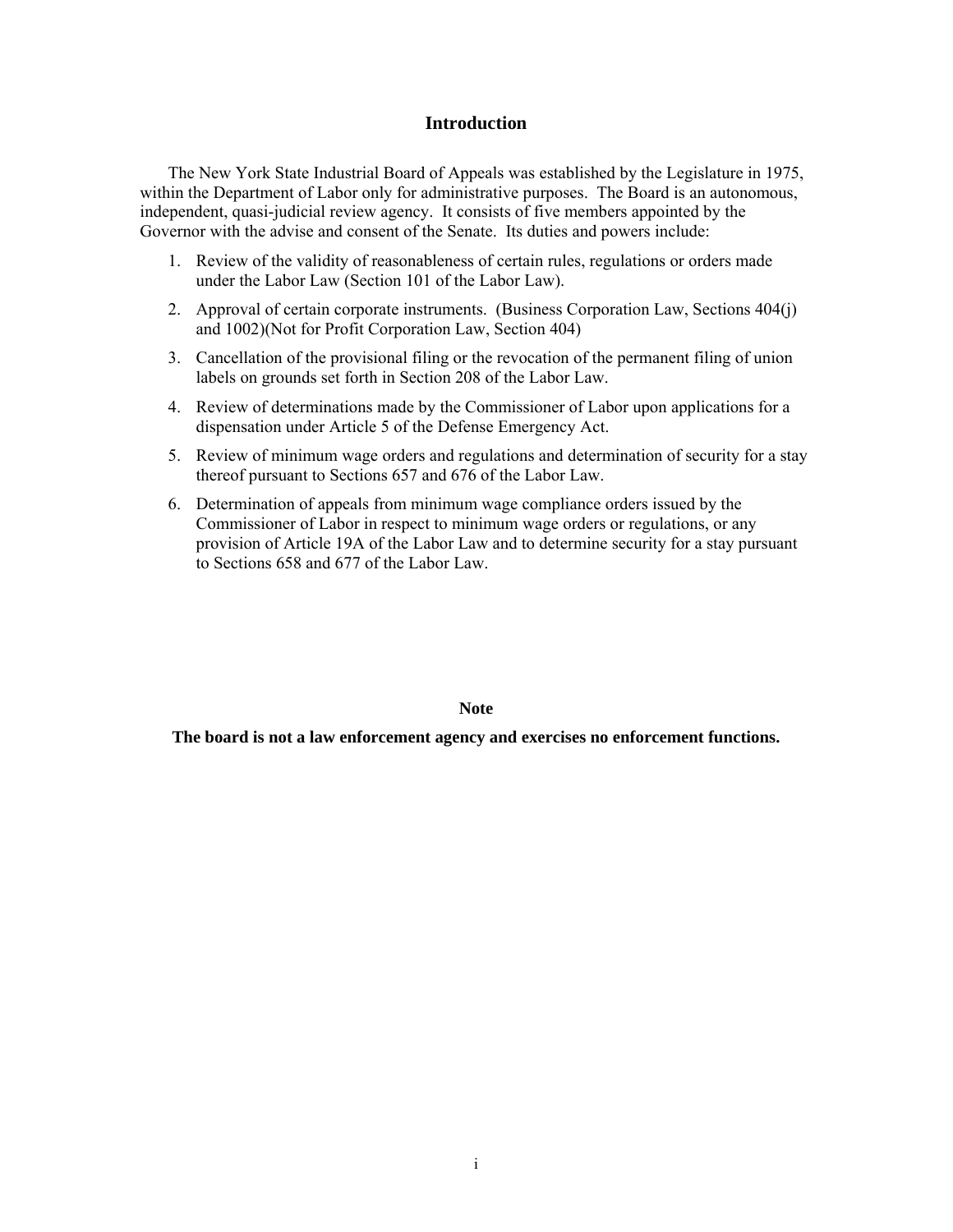## **New York State Industrial Board of Appeals Rules of Procedure and Practice**

## **Contents**

| Part/Sect. No | Title                                                                           | Page           |
|---------------|---------------------------------------------------------------------------------|----------------|
| 65            | <b>Sub-Part A General</b>                                                       | 1              |
| 65.1          |                                                                                 | - 1            |
| 65.2          |                                                                                 | 1              |
| 65.3          |                                                                                 | 1              |
| 65.4          |                                                                                 | -1             |
| 65.5          |                                                                                 | 2              |
|               | <b>Sub-Part B - Parties and Notice of Proceedings</b>                           | 2              |
| 65.6          |                                                                                 | $\overline{2}$ |
| 65.7          |                                                                                 | -2             |
| 65.8          |                                                                                 | 3              |
| 65.9          |                                                                                 | 3              |
| 65.10         |                                                                                 | 3              |
|               | <b>Sub-Part C – Pleadings and Motions</b>                                       | 3              |
| 65.11         |                                                                                 | 3              |
| 65.12         |                                                                                 | 3              |
| 65.13         | Motions Addressed to Pleading: Time for Filing -----------------------------    | 4              |
| 65.14         |                                                                                 | $\overline{4}$ |
|               | <b>Sub-Part D - Pre-Hearing Procedure and Discovery</b>                         | 4              |
| 65.15         |                                                                                 | $\overline{4}$ |
| 65.16         |                                                                                 |                |
| 65.17         |                                                                                 |                |
| 65.18         |                                                                                 |                |
| 65.19         | Failure to Comply with Orders for Discovery --------------------------------- 5 |                |
| 65.20         |                                                                                 | 5              |
|               | Sub-Part $E$ – Hearings                                                         | 6              |
| 65.21         |                                                                                 | 6              |
| 65.22         | Hearing: Who Shall Conduct; To be Public Unless Otherwise Ordered ---           | 6              |
| 65.23         |                                                                                 | 6              |
| 65.24         |                                                                                 | 6              |
| 65.25         | Payment of Witness Fees and Mileage; Fees of Persons                            |                |
| 65.26         |                                                                                 | 6              |
| 65.27         |                                                                                 | 6              |
| 65.28         |                                                                                 | 7              |
| 65.29         |                                                                                 | 7              |
| 65.30         |                                                                                 | 7              |
| 65.31         |                                                                                 | 8              |
| 65.32         |                                                                                 | -8             |
|               |                                                                                 |                |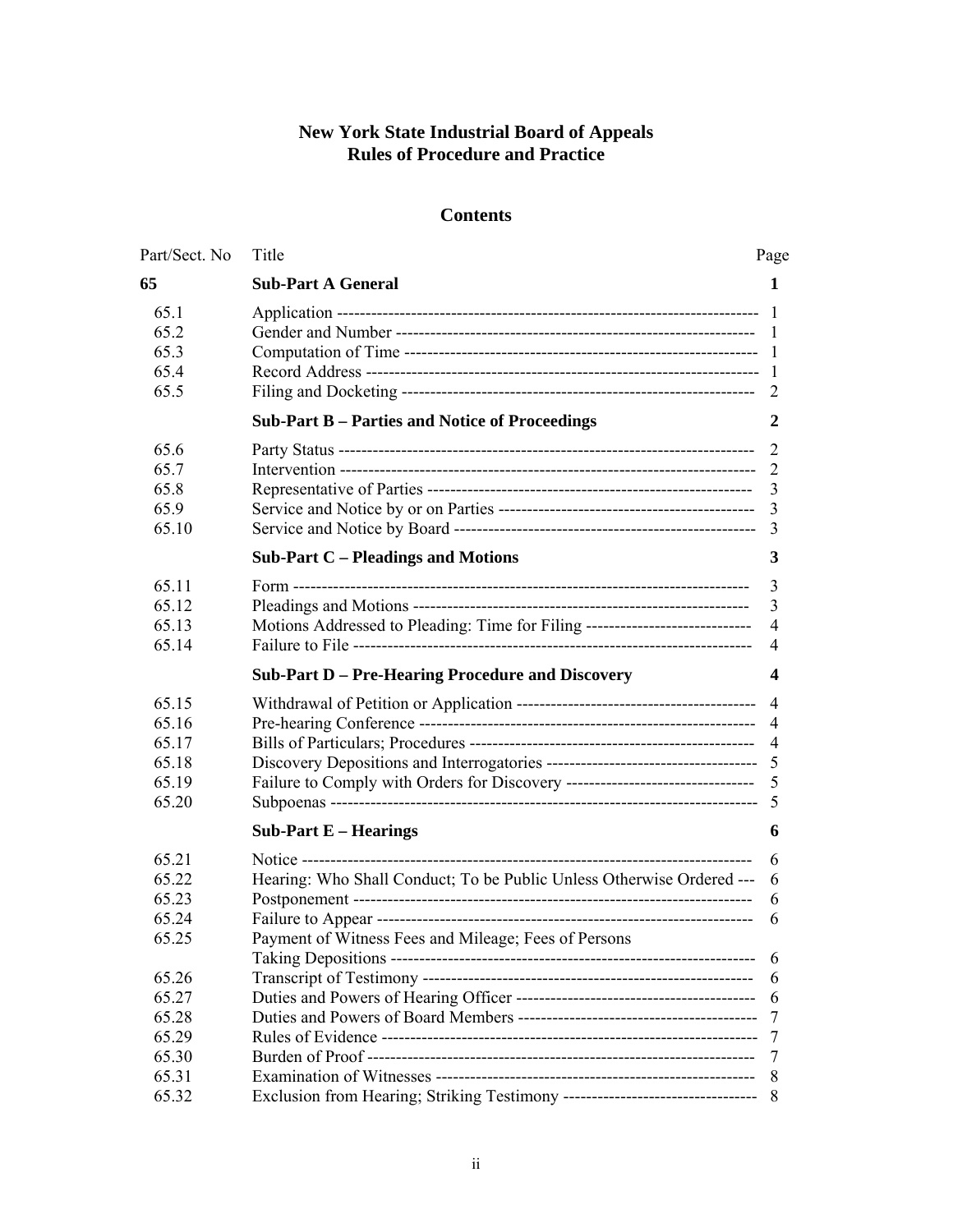| Part/Sect. No | Title                                                                            | Page      |
|---------------|----------------------------------------------------------------------------------|-----------|
| 65.33         |                                                                                  | 8         |
| 65.34         | Deposition in Lieu of Oral Testimony; Application; Procedures;                   |           |
|               |                                                                                  | 8         |
| 65.35         |                                                                                  | 9         |
| 65.36         | Filing of Briefs and Proposed Findings with the Board;                           |           |
|               |                                                                                  | 9         |
| 65.37         | Submission Without Hearing or Appearance -----------------------------------     | 9         |
|               | <b>Sub-Part F – Decisions and Post Decision Actions</b>                          | 9         |
| 65.38         |                                                                                  | 9         |
| 65.39         |                                                                                  | 9         |
| 65.40         |                                                                                  | 10        |
| 65.41         |                                                                                  | 10        |
|               | <b>Sub-Part G-Miscellaneous Provisions</b>                                       | <b>10</b> |
| 65.42         |                                                                                  | 10        |
| 65.43         |                                                                                  | 10        |
| 65.44         |                                                                                  | 10        |
| 65.45         |                                                                                  | 11        |
| 65.46         |                                                                                  | 11        |
| 65.47         |                                                                                  | 11        |
| 65.48         |                                                                                  | 11        |
| 65.49         |                                                                                  | 11        |
| 65.50         |                                                                                  | 11        |
| 65.51         | Restrictions as to Participation by the Commissioner of Labor -------------      | 11        |
| 65.52         |                                                                                  | 11        |
| 65.53         | Restrictions with Respect to Former Employees ---------------------------------- | 11        |
| 66            | Proceedings under Section 101 of the Labor Law                                   | 12        |
| 66.1          |                                                                                  | 12        |
| 66.2          |                                                                                  | 12        |
| 66.3          |                                                                                  | 12        |
| 66.4          | Service of Petition on Commissioner of Labor for Answer -------------------      | 13        |
| 66.5          | Answer to Petition; Time for Answer; Contents of Answer;                         |           |
|               |                                                                                  | 13        |
| 66.6          | Reply to Answer; Time to Reply; Contents of Reply; Service of Reply ---          | 14        |
| 66.7          |                                                                                  | 14        |
| 66.8          |                                                                                  | 14        |
| 66.9          | Stay of Rule; Regulation or Order Sought to be                                   |           |
|               |                                                                                  | 14        |
| 67            | <b>Proceeding for Approval of Certain Corporate Documents</b>                    | 15        |
| 67.1          |                                                                                  | 15        |
| 67.2          |                                                                                  | 16        |
| 67.3          | Evidence at Hearing in Support of Application for Approval of                    |           |
|               | Certificates of Incorporation or Authority to do Business in this State -----    | 17        |
| 67.4          | Intervention, Objections; How Raised; Evidence Thereon ------------------        | 17        |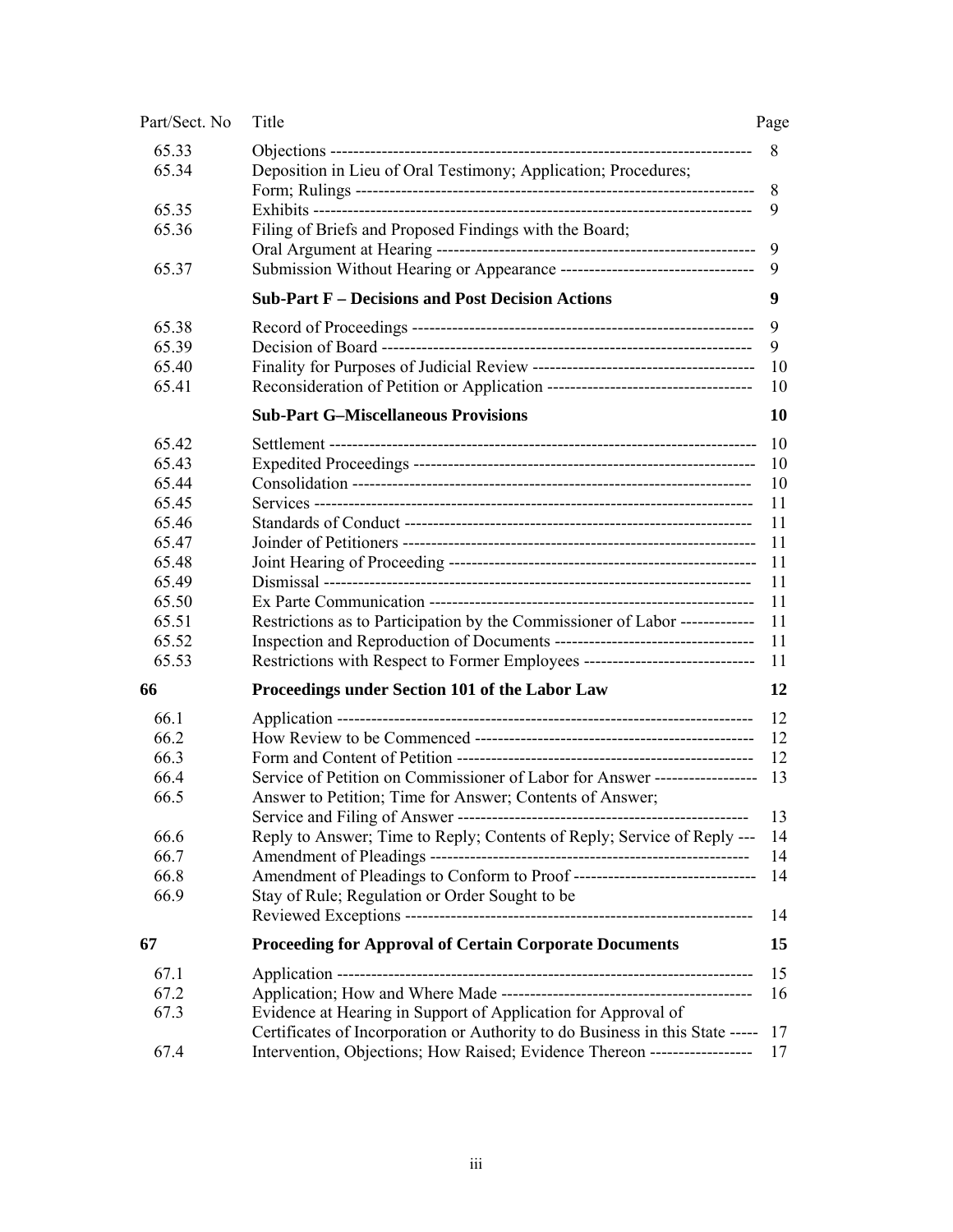| Part/Sect. No | Title                                                                                                 | Page |
|---------------|-------------------------------------------------------------------------------------------------------|------|
| 68            | Registration and Revocation Proceeding for Union Labels, Brands<br>and Marks                          | 17   |
| 68.1          |                                                                                                       | 17   |
| 68.2          |                                                                                                       | 18   |
| 68.3          |                                                                                                       | 18   |
| 68.4          | Answer to Petition; Time for Answer; Contents of Answer; Service                                      | 18   |
| 68.5          | Reply to Answer; Time for Reply; Contents of Reply; Service of Reply --                               | 19   |
| 68.6          |                                                                                                       | 19   |
| 68.7          | Amendment of Pleadings to Conform to Proof --------------------------------                           | 19   |
| 68.8          | Motion to Dismiss Petition; When Made; Grounds ----------------------------------                     | 19   |
| 69            | <b>Appeals under the Defense Emergency Act</b>                                                        | 19   |
| 69.1          |                                                                                                       | 19   |
| 69.2          |                                                                                                       | 20   |
| 69.3          |                                                                                                       | 20   |
| 69.4          | Construction of Petition; No Answer Required ----------------------------------                       | 21   |
| 69.5          | Service of Petition on Commissioner of Labor -----------------------------------                      | 21   |
| 69.6          |                                                                                                       | 22   |
| 69.7          |                                                                                                       | 22   |
| 69.8          |                                                                                                       | 22   |
| 69.9          |                                                                                                       | 22   |
| 70            | <b>Appeals from Minimum Wage Orders and Regulations</b><br>under Section 657 and 676 of the Labor Law | 22   |
| 70.1          |                                                                                                       | 22   |
| 70.2          |                                                                                                       | 22   |
| 70.3          |                                                                                                       | 23   |
| 70.4          | Service of Petition on Commissioner of Labor for answer ------------------                            | 23   |
| 70.5          | Answer to Petition; Time for Answer; Contents of Answer;                                              |      |
|               | Service and filing of answer; Filing; Transcript of Records -----------------                         | 24   |
| 70.6          |                                                                                                       | 24   |
| 70.7          |                                                                                                       | 24   |
| 70.8          |                                                                                                       | 24   |
| 70.9          |                                                                                                       | 24   |
| 70.10         | Security for Stay. (Paragraphs 3 and 8 of Sections 657 and 676) ----------                            | 24   |
| 70.11         |                                                                                                       | 25   |
| 70.12         |                                                                                                       | 26   |
| 71            | Appeals under Section 677 of the Labor Law from Minimum                                               |      |
|               | <b>Wage Compliance Orders Relating to Farm Workers</b>                                                | 26   |
| 71.1          |                                                                                                       | 26   |
| 71.2          |                                                                                                       | 26   |
| 71.3          |                                                                                                       | 27   |
| 71.4          |                                                                                                       | 27   |
| 71.5          | Service of Petition on Commissioner of Labor for Answer ------------------                            | 27   |
| 71.6          | Answer to Petition; Time for Answer; Service and Filing of Answer -----                               | 27   |
| 71.7          |                                                                                                       | 28   |
| 71.8          |                                                                                                       | 28   |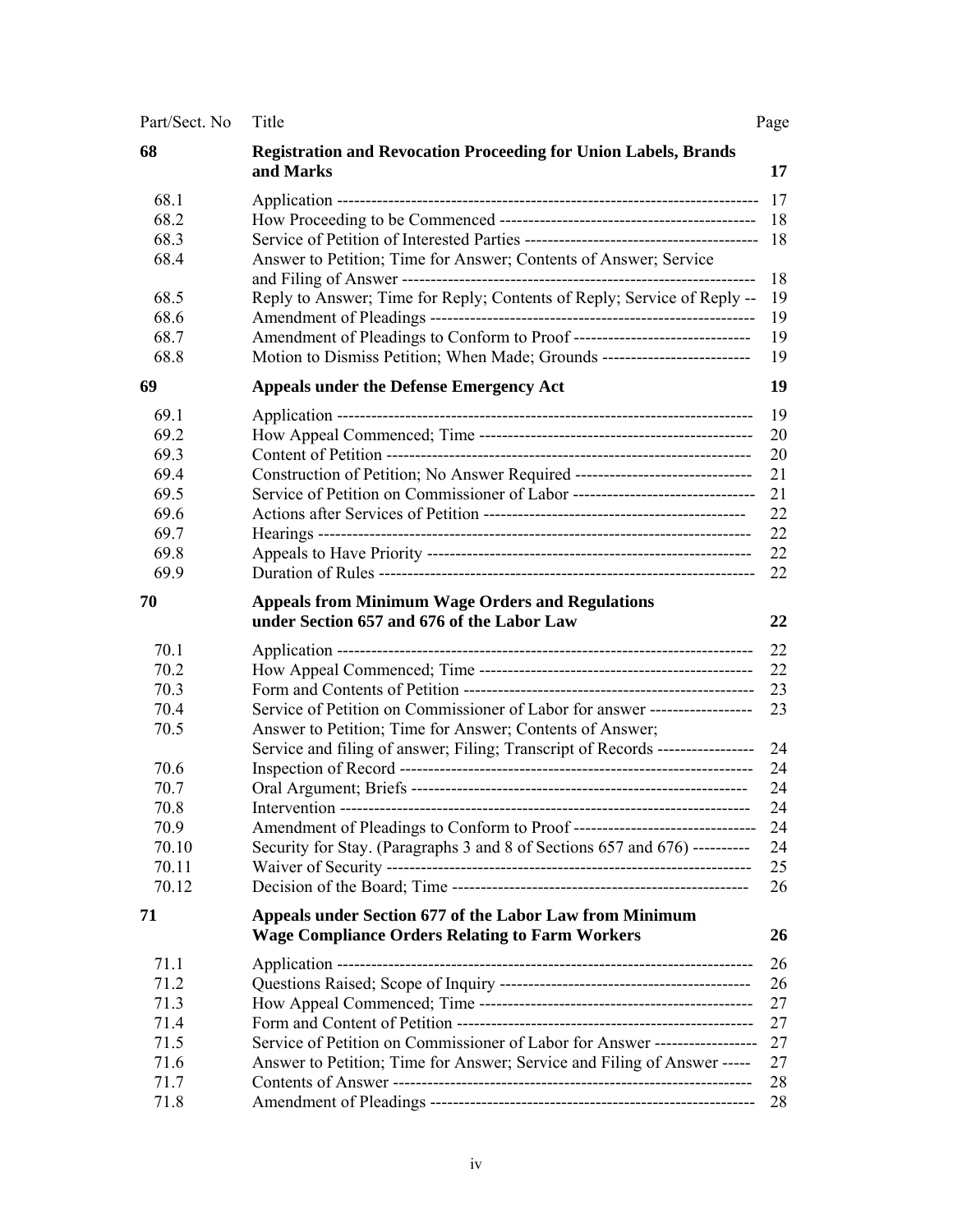| Part/Sect. No | Title                                                                                                                                        | Page     |
|---------------|----------------------------------------------------------------------------------------------------------------------------------------------|----------|
| 71.9          |                                                                                                                                              | 28       |
| 71.10         |                                                                                                                                              | 28       |
| 72            | <b>Applications for Stay from a Notice of Dangerous Condition</b><br>("Unsafe Notice") Issued Pursuant to Section 200(2)<br>of the Labor Law | 28       |
| 72.1          |                                                                                                                                              | 28       |
| 72.2          |                                                                                                                                              | 29       |
| 72.3          |                                                                                                                                              | 30       |
| 72.4          |                                                                                                                                              | 30       |
| 72.5          |                                                                                                                                              | 30       |
| 73            | <b>Public Access to Industrial Board of Appeals Records</b>                                                                                  | 31       |
| 73.1<br>73.2  | Location and Hours for Public Access; Designation of Records Access                                                                          | 31<br>31 |
| 733           |                                                                                                                                              | 31       |
| 73.4          |                                                                                                                                              | 32       |
| 73.5          |                                                                                                                                              | 32       |
| 73.6          | Industrial Board of Appeals Subject Matter List -------------------------------                                                              | 32       |
| 73.7          |                                                                                                                                              | 32       |
| 73.8          |                                                                                                                                              | 33       |
| 73.9          |                                                                                                                                              | 33       |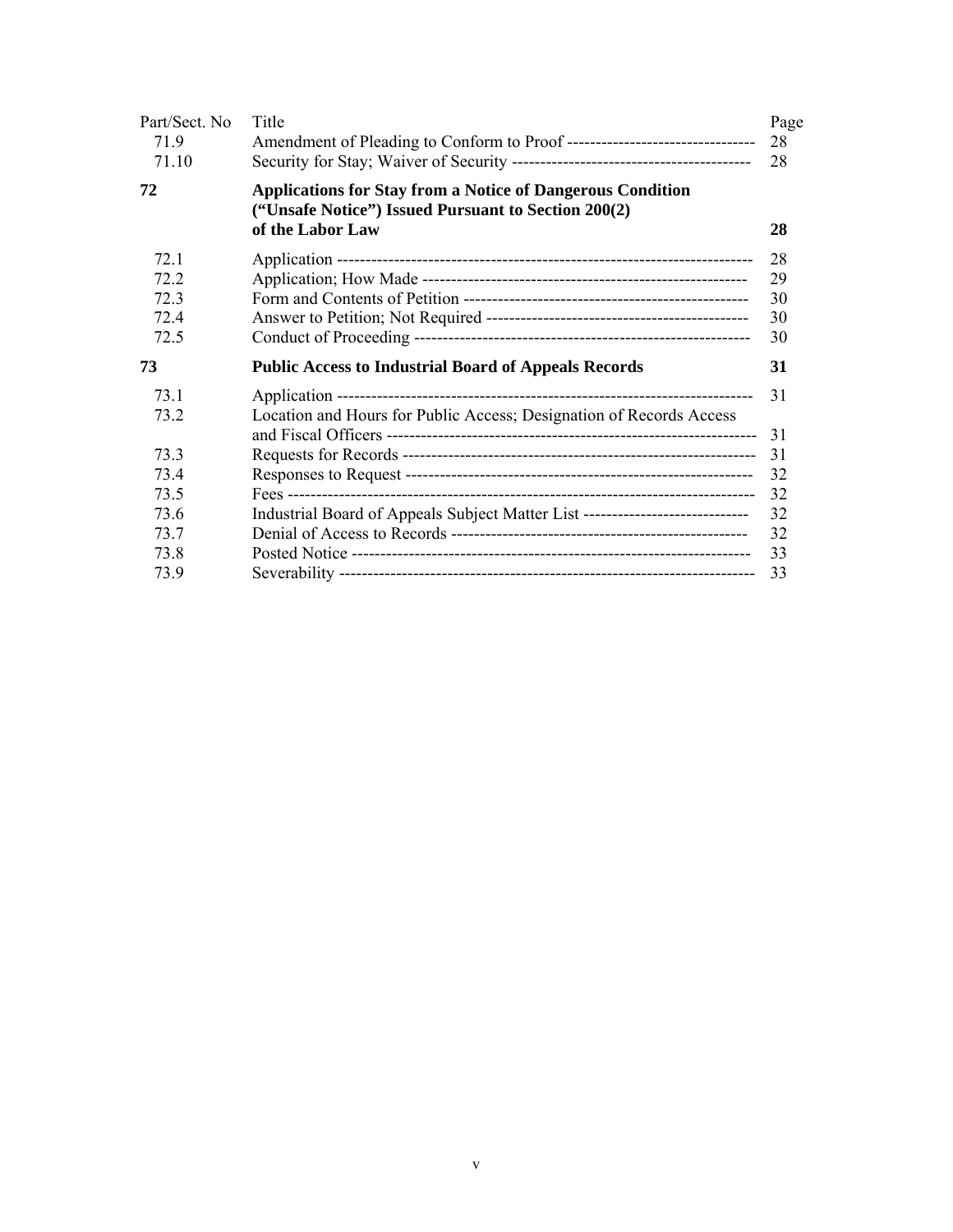## **The Industrial Board of Appeals Rules of Procedure and Practice**

Title 12 of the New York State Official Compilation of Codes, Rules and Regulations, Chapter 1, Subchapter B, Part 65-73, inclusive.

## **Part 65 Sub-Part A General**

(References to "Article" and "Section" are to Articles and Sections of the New York State Labor Law, unless otherwise indicated).

## **65.1 Application.**

- (a) This Part shall apply to the filing, processing, hearing, consideration and determination of every proceeding wherein they may be relevant and appropriate.
- (b) When no substantial right is prejudiced thereby, the Board may on its own motion or that of any party, suspend the application of any provision of these rules in a specific proceeding, or waive compliance therewith.

## **65.2 Gender and number.**

- (a) Words importing the singular number may extend to be applied to the plural, and vice versa.
- (b) Words importing the masculine gender may be applied to the feminine gender.
- (c) The word *person* shall include an individual, corporation, partnership, unincorporated association, or other legal entity, as context may require.

## **65.3 Computation of Time.**

- (a) In computing any period of time prescribed or allowed in these rules, the day from which the designated period begins to run shall not be included. The last day of the period so computed shall be included unless it is a Saturday, Sunday or legal holiday, in which event the period runs until the end of the next day which is not a Saturday, Sunday or legal holiday.
- (b) When the period of time prescribed or allowed is less than seven (7) days, Saturdays, Sundays and legal holidays shall be excluded in the computation.
- (c) Where a period of time prescribed by these rules (except in the case of Petitions required to commence a proceeding) is measured from the service of a paper, and service is by mail; five (5) days shall be added to the prescribed period.
- (d) Where a period of time prescribed by these rules (except in the case of Petitions required to commence a proceeding) is measured from the service of a paper, and service is by overnight delivery service, one (1) day shall be added to the prescribed period.

### **65.4 Record Address.**

(a) All pleadings and papers filed with the Board shall contain the name, address and telephone number of the person filing the same. Any change in such information must be communicated promptly, in writing to the Board.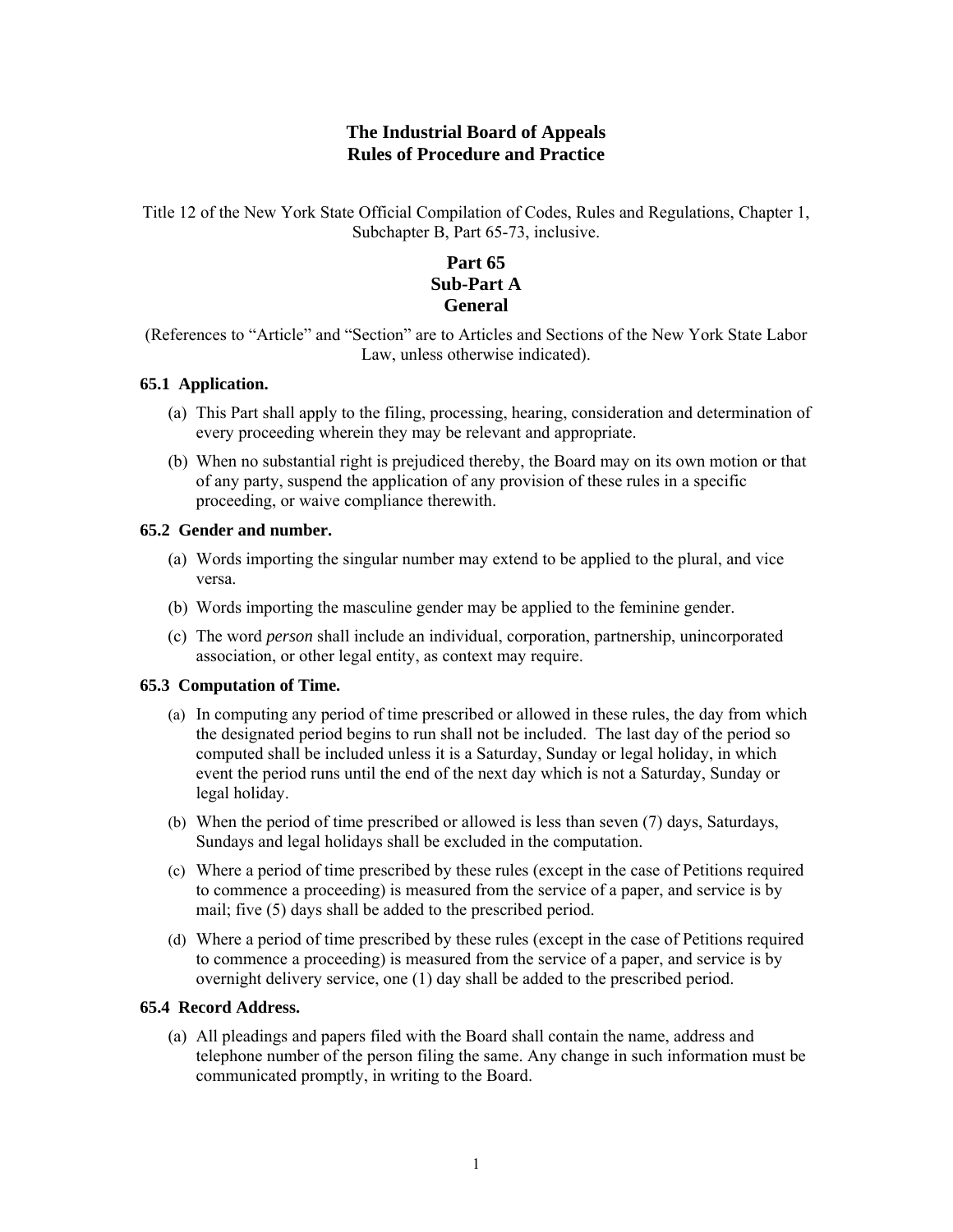(b) The failure to furnish such information shall be deemed a waiver of the right to notice and service under these rules.

## **65.5 Filing and Docketing.**

- (a) An original and three conformed copies of all papers required to be filed with the Board under these rules shall be filed with the Board, at its Albany office.
- (b) Unless otherwise ordered, all filing may be accomplished by first class mail or by personal service.
- (c) Papers shall be deemed filed only upon receipt at the Board's office.
- (d) Any pleading post-marked within the time provided for by these rules shall be deemed timely filed.
- (e) The Board shall maintain a docket of all cases, and all papers filed in such proceedings shall be appropriately docketed.
- (f) The time period provided for the filing of Petitions, applications and other documents may vary depending upon the specific nature of the proceeding. Reference is made to several provisions of Parts 66-73, inclusive, of this Subchapter, as they may apply to a relevant proceeding.
- (g) Requests for extensions of time for filing or any pleading or other paper must be received in advance of the date on which the pleading or paper is due to be filed.

## **Note: (Time periods prescribed by statute cannot be extended.)**

## **Sub-Part B Parties and Notice of Proceedings**

### **65.6 Party Status.**

- (a) The term *party* shall include a petitioner, an applicant, a respondent, an intervenor, an objector, and the Commissioner of Labor.
- (b) The service of any Petition, application or notice in a proceeding upon any person (including the Commissioner of Labor or the Department), either by a party or by the Board, shall constitute such person a party to such proceeding.

### **65.7 Intervention.**

- (a) Intervention shall be permitted, if at all, in the Board's sole discretion.
- (b) An application for leave to be heard or to intervene as a party shall be made in writing (an original and three complete conformed copies). While the application may be made at any stage of a proceeding, it must be received by the Board prior to the commencement of the hearing.
- (c) The application shall:
	- (1) identify the applicant;
	- (2) specify the interest of the applicant in the proceeding;
	- (3) show that applicant's participation will assist in the determination of the issues raised in the proceeding; and
	- (4) show that such participation as the Board may permit will not unnecessarily delay the proceeding.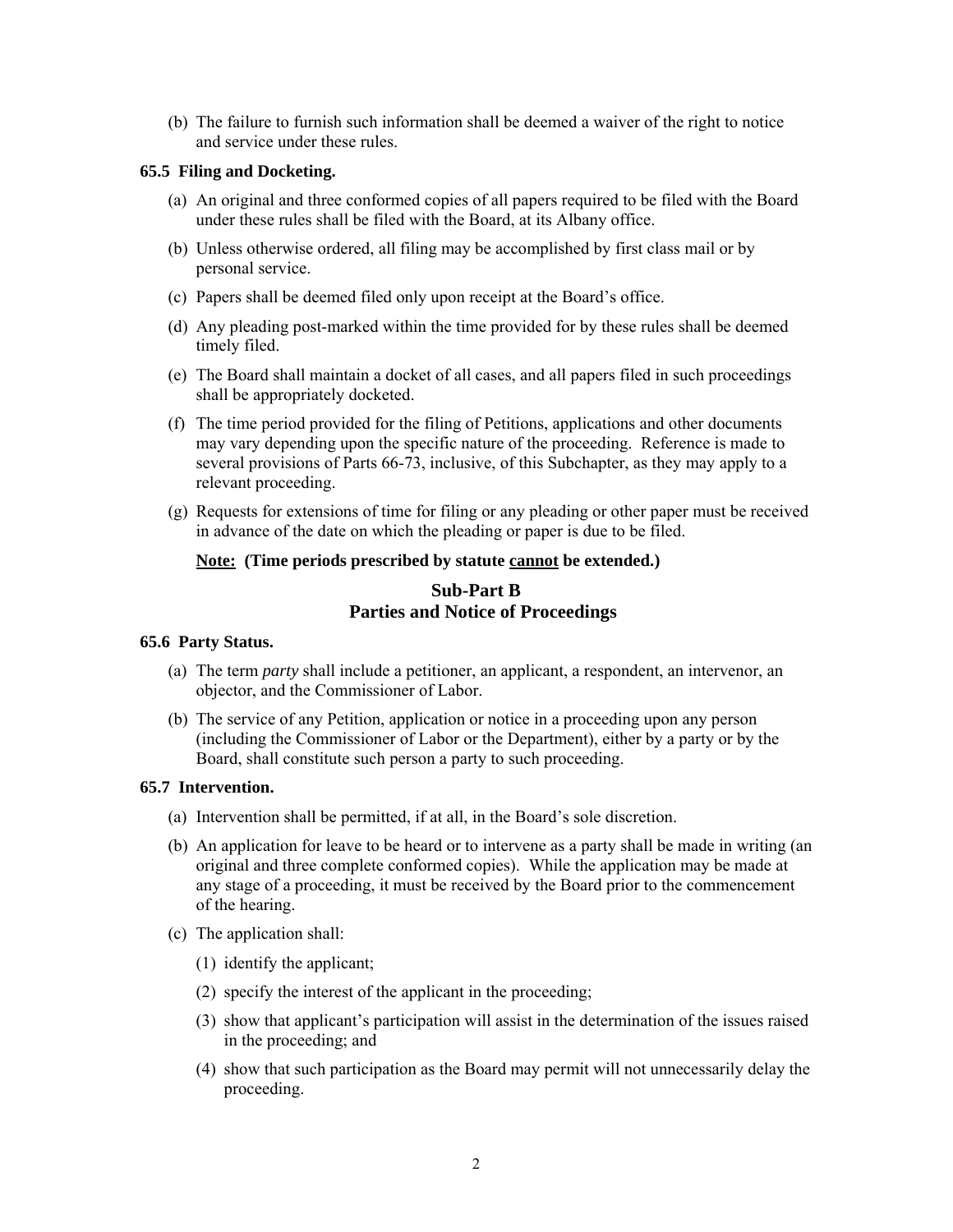(d) If an application for leave to be heard or to intervene as a party is granted, the Board may limit the extent of and the terms on which such participation shall be permitted.

### **65.8 Representative of Parties.**

- (a) Any party may appear in person, by an attorney-at-law or by a designated agent authorized to act in such capacity. Such authorization shall be set forth in a written statement signed by such party, or by an appropriate officer thereof and filed with the Board.
- (b) An attorney-at-law or designated agent of a party shall be deemed to control all matters respecting the interest of such party in the proceeding.
- (c) Withdrawal of appearance of any representative may be effected by filing the original and two copies of a written notice of withdrawal with the Board.
- (d) Attorneys or other authorized agents shall file an appearance notice on forms to be provided by the Board.

## **65.9 Service and Notice by or on Parties.**

 Proof of service shall be endorsed upon or annexed to all pleadings (other than the initial application or Petition) and other papers to be submitted to or filed with the Board.

### **65.10 Service and Notice by Board.**

- (a) Service and notice by the Board shall be accomplished by postage-prepaid first class mail. Service is deemed effected at the time of mailing.
- (b) Service upon a party who has appeared through a representative shall be made upon such representative.

## **Sub-Part C Pleadings and Motions**

## **65.11 Form.**

- (a) Except as provided herein, there are no specific requirements as to the form of any pleading. A pleading must contain information sufficient to identify the parties and include the Board's docket number, if assigned.
- (b) Pleadings and other documents (other than exhibits) shall be legible, preferably typewritten or printed, double-spaced, on letter-size opaque paper (approximately 8 1/2 x 11 inches).

## **65.12 Pleadings and Motions.**

- (a) Reference is made to the various provisions of Parts 66-73, inclusive, of this Subchapter, for rules regarding pleadings.
- (b) All motions, rulings and orders, except as otherwise provided for in any other of these rules, shall become part of the record. Except by permission of the Board, rulings by the Hearing Officer during the conduct of a hearing shall not be appealed or referred directly to the Board, but shall be considered by the Board upon its review of the complete record.
- (c) The right to make motions or to make objections to rulings shall not be deemed waived by participation in a proceeding.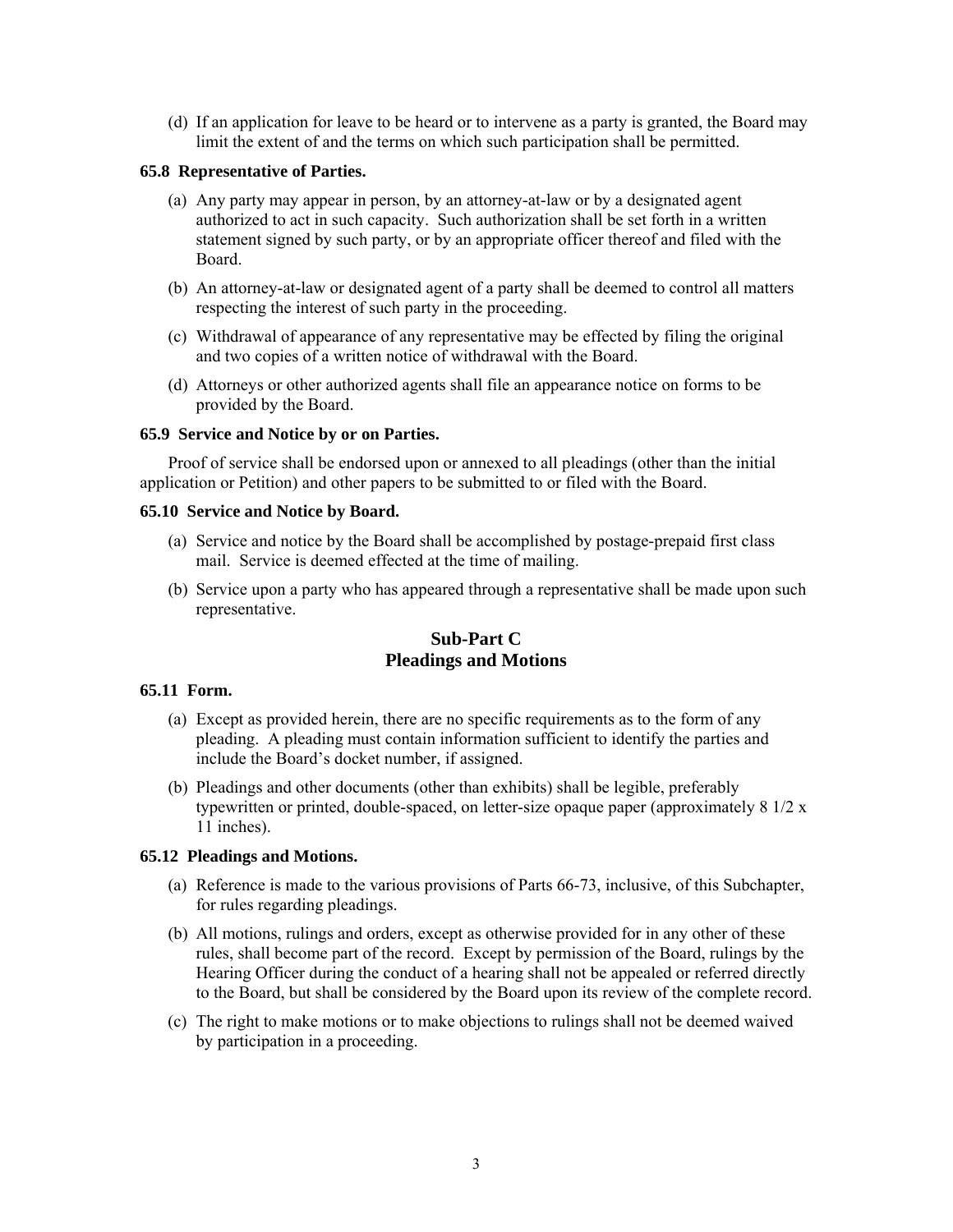### **65.13 Motions Addressed to Pleading; Time for Filing.**

- (a) If any matter contained in a petition, answer or reply be frivolous, irrelevant, redundant, repetitious, unnecessary, impudent, or scandalous, or may tend to embarrass or delay the hearing or consideration of a proceeding, the Board, on its own motion or on the motion of any party made on ten (10) days' notice of motion, may order such material stricken. In such case, the pleading will be deemed amended accordingly, or the Board may order that an amended pleading be served, omitting the objectionable material.
- (b) If any material contained in a petition, answer or reply be so indefinite, uncertain or obscure that the precise meaning or application thereof is not readily apparent, the Board, on its own motion or on the motion of any party made on ten (10) days' notice of motion, may order the party responsible to file and serve an amended pleading.
- (c) The motions referred to in subdivision (a) and (b) of this section shall be made by a party within thirty (30) days after service of the Petition, answer or reply.
- (d) (1) Within thirty (30) days after the receipt of a Petition, any respondent may, upon ten (10) days' notice of motion, move for an order dismissing the Petition where it appears that:
	- (i) the Board lacks jurisdiction in the matter;
	- (ii) the Petitioner is not an interested party; or
	- (iii)the Petition fails to comply with the provisions of either Section 101 or the Board's Rules.
	- (2) Thereafter, such motion shall be made only by permission of the Board.

### **65.14 Failure to File.**

 Failure to file any pleading pursuant to these rules when due may, in the discretion of the Board, constitute a waiver of the right to further participation in the proceeding.

## **Sub-Part D Pre-Hearing Procedure and Discovery**

#### **65.15 Withdrawal of Petition or Application.**

 At any stage of a proceeding, a party may withdraw his Petition or application, subject to the approval of the Board.

#### **65.16 Pre-hearing Conference.**

 At any time before a hearing, the Board or the Hearing Officer, on their own motion or on motion of a party, may direct the parties or their representatives to exchange information or to participate in a pre-hearing conference for the purpose of considering matters which will tend to simplify the issues, or expedite the proceeding.

### **65.17 Bills of Particulars; Procedures.**

- (a) Within eight days after issue is joined, any party to a proceeding under this Part may demand a bill of particulars from any other party of the claim or contentions set forth in a pleadings. Thereafter, such demand shall be made only by motion to the Board.
- (b) A demand for a bill of particulars shall be made by serving a written notice stating the times concerning which such particulars are desired. If the party upon whom such notice is served is unwilling to give such particulars, in whole or in part, he may move to vacate or modify such notice within eight (8) days after receipt thereof. Such motion shall be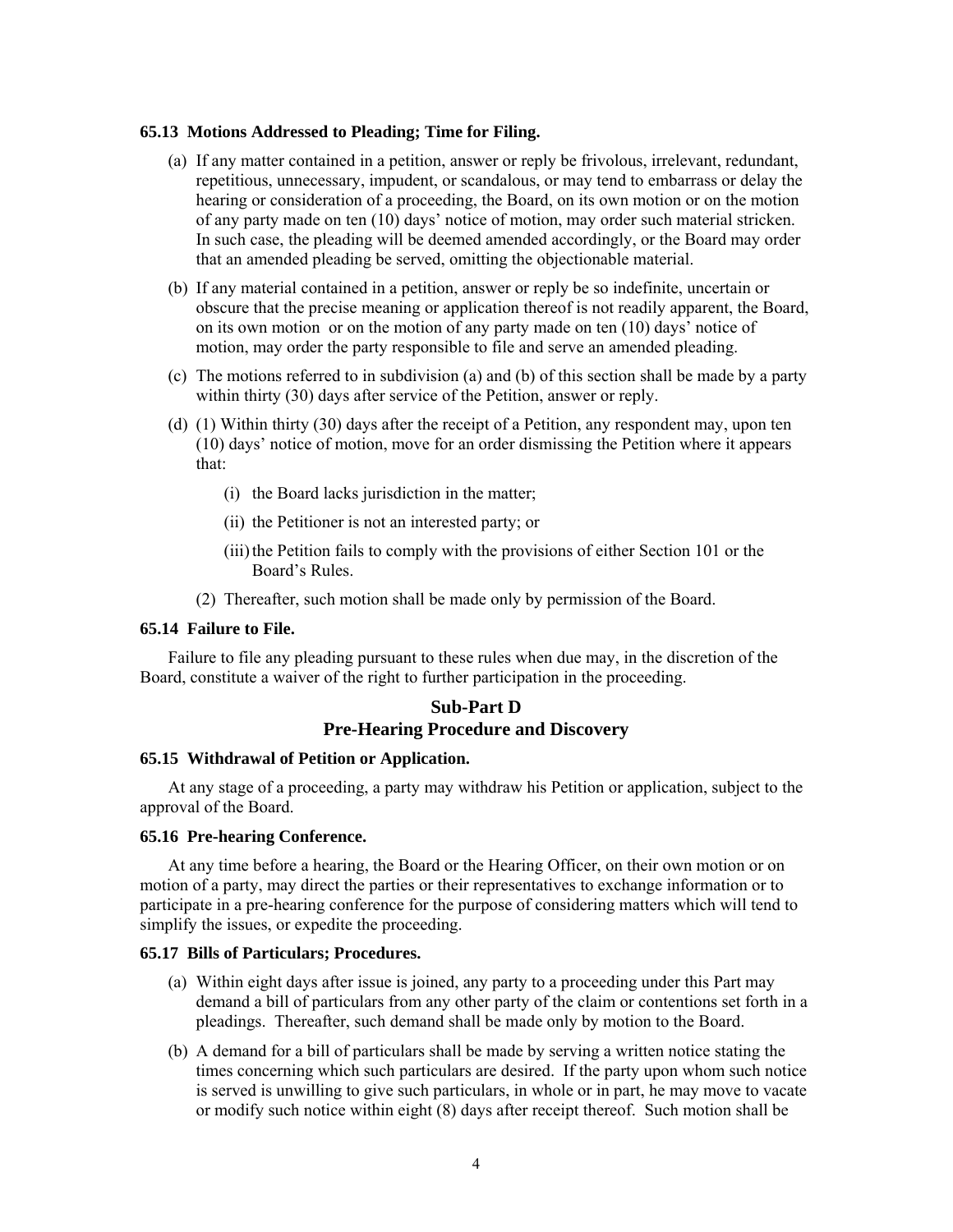made on eight (8) days' notice. The notice or supporting papers shall specify clearly the objections and the grounds therefor. If no such motion is made, the bill of particulars shall be served within eight (8) days after the demand therefor, unless the Board shall otherwise direct.

- (c) The original demand and, if a bill of particulars is served, the original and three (3) copies of such bill shall be filed promptly with the Board.
- (d) In the event that a party fails to serve a bill of particulars or where a bill of particulars is regarded as defective or insufficient by the party upon whom it is served, the Board, upon written application, may make an order of preclusion, direct the service of a further bill or grant such other order as it may deem proper. In the absence of special circumstances, application for such relief shall be made within eight (8) days after the time to serve a bill has expired or within eight (8) days after the receipt of the bill claimed to be defective or insufficient, as the case may be. Such application shall be filed with the Board, with proof of service upon the other party attached or annexed thereto, and shall be returnable before the Board not less than eight (8) days from the date of service.

### **65.18 Discovery Depositions and Interrogatories.**

- (a) Except by order of the Board, discovery depositions of parties or witnesses, or interrogatories directed to parties or witnesses, shall not be allowed.
- (b) In the event the Board grants an application for the conduct of such discovery proceedings, the order granting the same shall set forth appropriate terms and conditions governing the discovery.

## **65.19 Failure to Comply with Orders for Discovery.**

 If any party fails to comply with an order of the Board directing discovery in accordance with the provisions of these rules, the Board may issue appropriate orders.

#### **65.20 Subpoenas.**

- (a) The Board, by one or more members, shall have the power to issue subpoenas for and compel the attendance of witnesses and the production of books, contracts, papers, documents and other evidence. Applications for subpoenas shall be filed with the Board and such applications may be ex parte. The subpoena shall show on its face the name and address of the party at whose request the subpoena was issued.
- (b) Any person served with a subpoena shall, within ten (10) days after the date of service of the subpoena upon him, move in writing to revoke or modify the subpoena, if in its opinion the evidence whose production is required does not relate to any matter under investigation or in question in the proceeding, or the subpoena does not describe with sufficient particularity the evidence whose production is required, or if for any other reason sufficient in law the subpoena is otherwise invalid. The Board shall make a statement of procedural or other grounds for the ruling on the motion to revoke or modify. The motion to revoke or modify, any answer filed thereto and any ruling thereon, shall become a part of the record.
- (c) Persons compelled to submit date or evidence at a public proceeding are entitled to retain or, on payment of lawfully prescribed costs, to procure copies of transcripts of the data or evidence submitted by them.
- (d) Subpoena forms shall be requested and obtained from the Board, completed by the requesting party and submitted to the Board for issuance. Service of subpoenas shall be effected by the requesting party.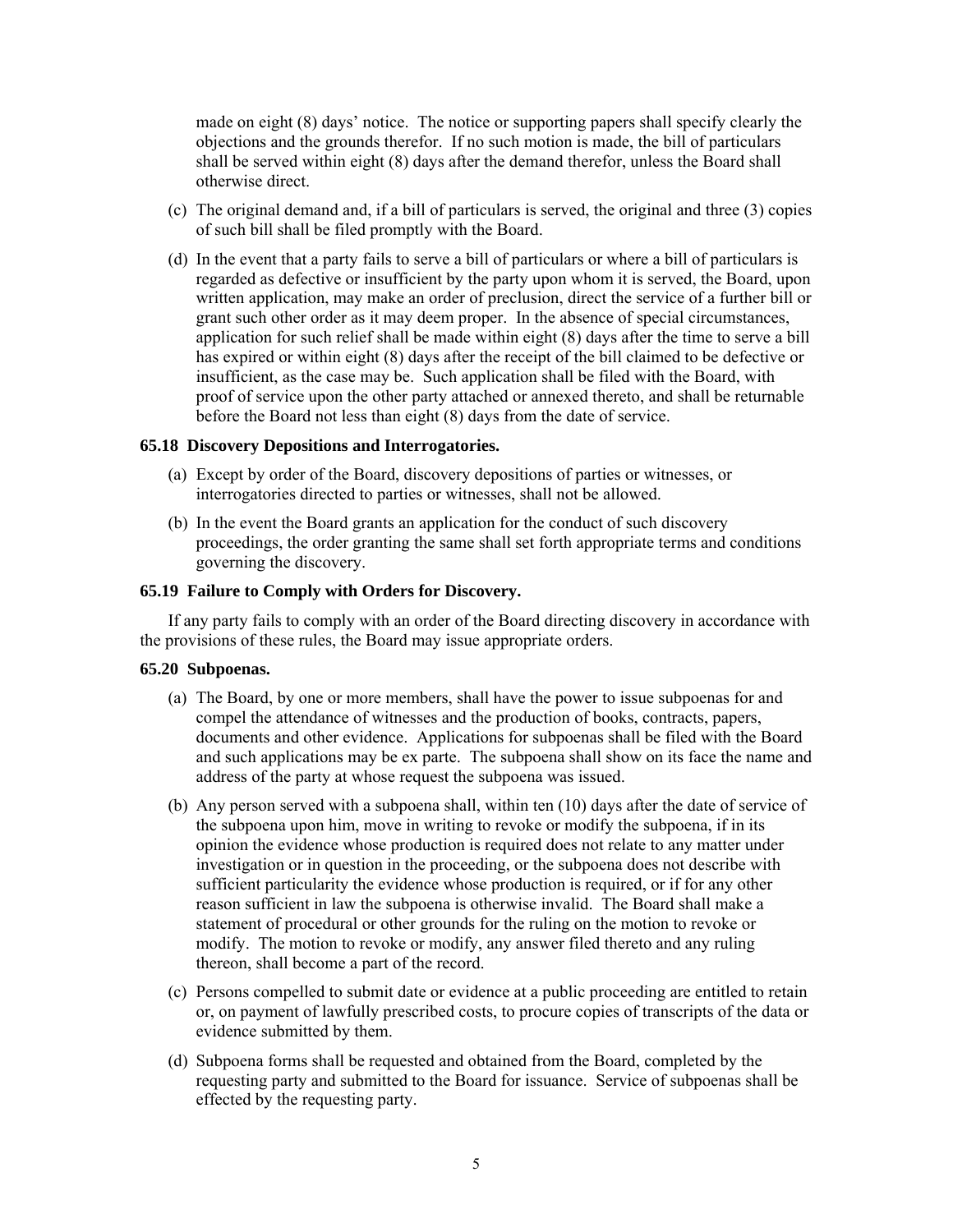## **Sub-Part E Hearings**

### **65.21 Notice.**

 Notice of the time, place and nature of a hearing shall be given by the Board to the parties at least ten (10) days in advance of such hearing.

## **65.22 Hearing: Who Shall Conduct; To be Public Unless Otherwise Ordered.**

 A hearing in any proceeding may be conducted by one or more Board members or an employee of the Board designated as a Hearing Officer by the Board. At anytime a Hearing Officer may be designated by the Board to take the place of a person or persons previously designated to conduct a hearing. Every hearing shall be public unless otherwise ordered by the Board.

## **65.23 Postponement.**

- (a) Postponement of a hearing ordinarily will not be allowed.
- (b) Except in the case of an emergency or in unusual circumstances, no request for postponement will be considered unless received in writing at least seven (7) days in advance of the time set for hearing.
- (c) No postponement shall be allowed without the Board approval.

## **65.24 Failure to Appear.**

- (a) Subject to the provisions of subdivision (c) of this section, the failure of a party to appear at a hearing shall be deemed to be a waiver of all rights except the rights to be served with a copy of the decision of the Board and to request Board review pursuant to Section 65.41 of this part.
- (b) Request for reinstatement must be made, in the absence of extraordinary circumstances, within five (5) days after the scheduled hearing.
- (c) The Board upon a showing of good cause, may excuse such failure to appear and in such event the hearing will be reopened.

## **65.25 Payment of Witness Fees and Mileage; Fees of Persons Taking Depositions.**

 Witnesses summoned before the Board or the Hearing Officer shall be paid the same fees and mileage that are paid witnesses under the provisions of the Civil Practice Law and Rules of the State of New York, and witnesses whose depositions are taken and the persons taking the same shall severally be entitled to the same fees as are paid for like services in the courts of the State of New York. Witness fees and mileage shall be paid by the party of whose instance the witness appears, and the person taking a deposition shall be paid by the party at whose instance the deposition is taken.

### **65.26 Transcript of Testimony.**

 Hearings shall be transcribed verbatim. A copy of the transcript of testimony taken at the hearing, duly certified by the reporter, shall be maintained on file with the Board. Copies of the transcript may be obtained by the parties upon written application filed with the Board pursuant to the provisions of Part 73 of these Rules.

## **65.27 Duties and Powers of Hearing Officer.**

 A member or employee of the Board designated to conduct a hearing or investigation shall have the following duties and powers: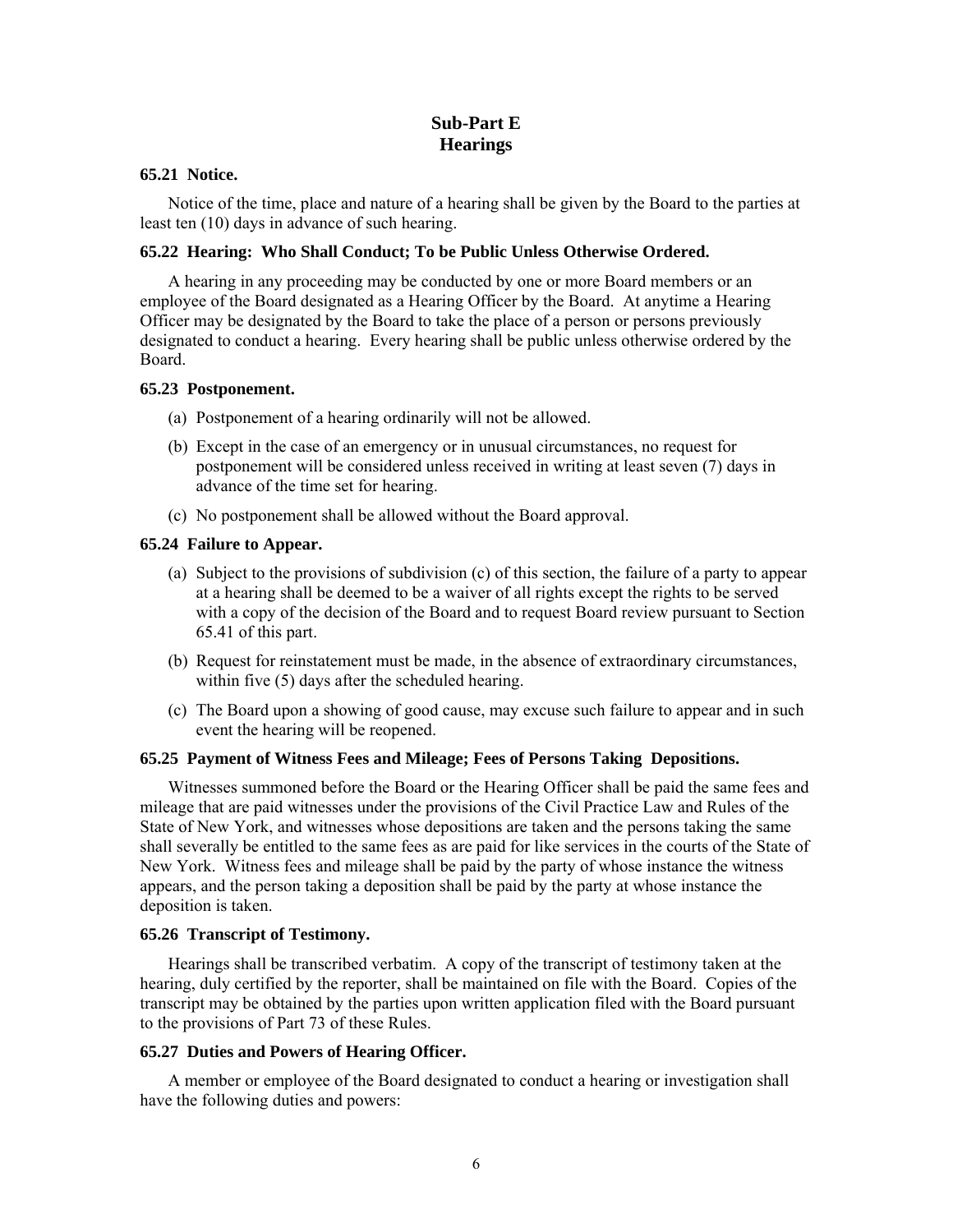- (1) To conduct any investigation ordered by the Board.
- (2) To report findings of investigations to the Board.
- (3) To hold and conduct a hearing, when ordered by the Board, relating to any matter pertaining to the Board's exercise of its functions.
- (4) To call, examine and cross-examine witnesses.
- (5) To record the testimony of any such witness, or to obtain from such witness a written statement, under oath or affirmation, on matters pertinent, relevant or necessary to the investigation.
- (6) To examine and receive any document or other evidence which is deemed pertinent, relevant or necessary to the investigation.
- (7) To receive offers of proof, to receive evidence and testimony and to receive any objections to such offers of proof, or evidence and testimony, at or during any hearing.
- (8) To regulate, in any matter, the course of the hearing, subject to confirmation by the Board.
- (9) To hold conferences for the settlement or simplification of the issues, on consent of the parties, and to report thereon, with recommendations, to the Board.
- (10) To continue an investigation or hearing from day to day or adjourn same to a later date or to a different place by announcement thereof a the hearing or by other notice.

## **65.28 Duties and Powers of Board Members.**

 In addition to those powers and duties mentioned and described in Section 65.27 of this Part, the Board by one or more of its members shall have the following duties and powers:

- (1) To administer oaths and affirmations;
- (2) To take affidavits.
- (3) To issue subpoenas for and compel the attendance of witnesses and the production of books, contracts, papers, documents and other evidence.
- (4) To rule upon petitions to revoke, amend or modify subpoenas or subpoenas duces tecum, subject to confirmation by the Board;
- (5) To rule upon offers of proof and receive relevant evidence;
- (6) To dispose of procedural requests or similar matters; and
- (7) To allow any petition, answer or other paper in any proceeding to be supplemented, amended or corrected, provided that such change does not operate to prejudice a party's cause or unduly broaden or alter the issues of a proceeding.

### **65.29 Rules of Evidence.**

 The Board and the Hearing Officer shall not be bound by technical rules of procedure and evidence.

#### **65.30 Burden of Proof.**

The burden of proof of every allegation in a proceeding shall be upon the person asserting it.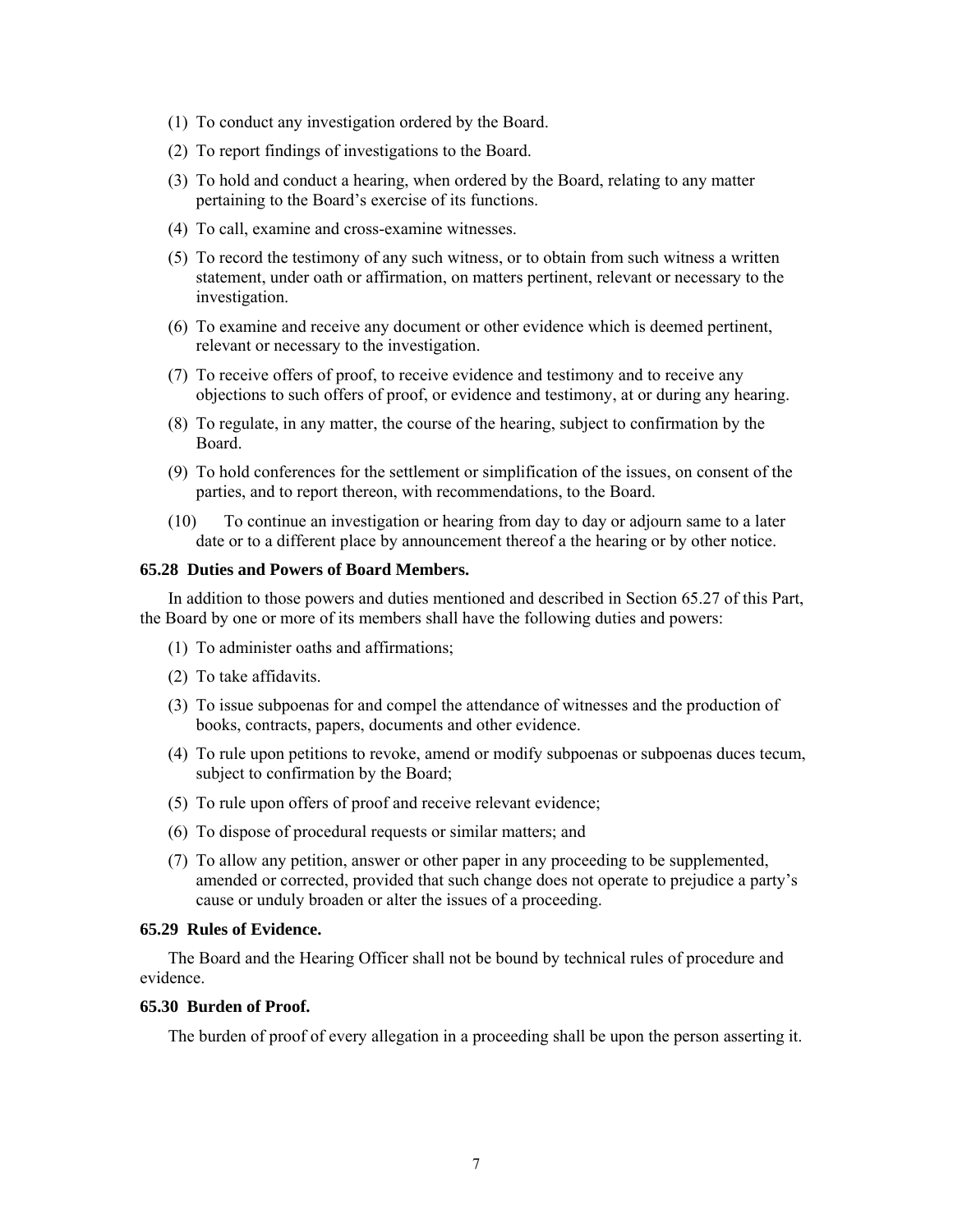#### **65.31 Examination of Witnesses.**

 Witnesses shall be examined orally under oath or affirmation. Opposing parties shall have the right to cross-examine any witness whose testimony is introduced by an adverse party.

#### **65.32 Exclusion from Hearing; Striking Testimony.**

 Contumacious or contemptuous conduct before the Board or Hearing Officer shall be ground for exclusion from a hearing. The refusal of a witness at any hearing to answer a question which has been found by the Board to be proper shall, in the discretion of the Board, be ground for striking of all or any part of the testimony previously given by such witness on related matters.

#### **65.33 Objections.**

- (a) Any objection with respect to the conduct of the hearing, including any objection to the introduction of evidence or a ruling by the Hearing Officer, may be stated orally or in writing, accompanied by a short statement of the grounds for the objection, and shall be included in the record. No such objection shall be deemed waived by further participation in the hearing.
- (b) Whenever evidence is excluded from the record, the party offering such evidence may make an offer of proof, which shall be included in the record of the proceeding.

## **65.34 Deposition in Lieu of Oral Testimony; Application; Procedures; Form; Rulings.**

- (a) A deposition in lieu of oral testimony ordinarily will not be allowed, except in exigent circumstances. An application to take the deposition of a witness in lieu of oral testimony shall be in writing and shall set forth the reasons such deposition should be taken, the name and address of the witness, the matters concerning which it is expected he will testify and the time and place proposed for the taking of the deposition, together with the name and address of the person before whom it is desired that the deposition be taken (for purposes of this section, hereinafter referred to as the officer). Such application shall be filed with the Board, with proof of service thereof on all other parties. if the application is granted, the Board shall make and serve on the parties an order which specifies the name of the witness whose deposition is to be taken and the time, place and designation of the officer before whom the witness is to testify. Such officer may or may not be the officer specified in the application.
- (b) Such deposition may be taken before any officer authorized to administer oaths by the laws of the State of New York, or of the place where the examination is held.
- (c) At the time and place specified in the order, the officer designated to take such deposition shall permit the witness to be examined and cross-examined under oath or affirmation by all parties appearing, and the questions asked of and answers given by the witness shall be recorded verbatim and reduced to typewriting by the officer or under his direction. All objections to questions or evidence shall be deemed waived unless made at the examination. The officer shall not have power to rule upon any objection, but he shall note them upon the deposition. The testimony shall be subscribed by the witness in the presence of the officer, who shall attach his certificate stating that the witness was duly sworn by him, that the deposition is a true record of the testimony and exhibits given by the witness, and that the officer is not of counsel or attorney to any of the parties nor interested in the proceeding. If the deposition is not signed by the witness because he is ill, dead, cannot be found, or refuses to sign it, such fact shall be included in the certificate of the officer and the deposition may be used as fully as though signed. The officer shall immediately deliver an original and four copies of the transcript, together with his certificate, in person or by certified mail to the Board at its Albany office.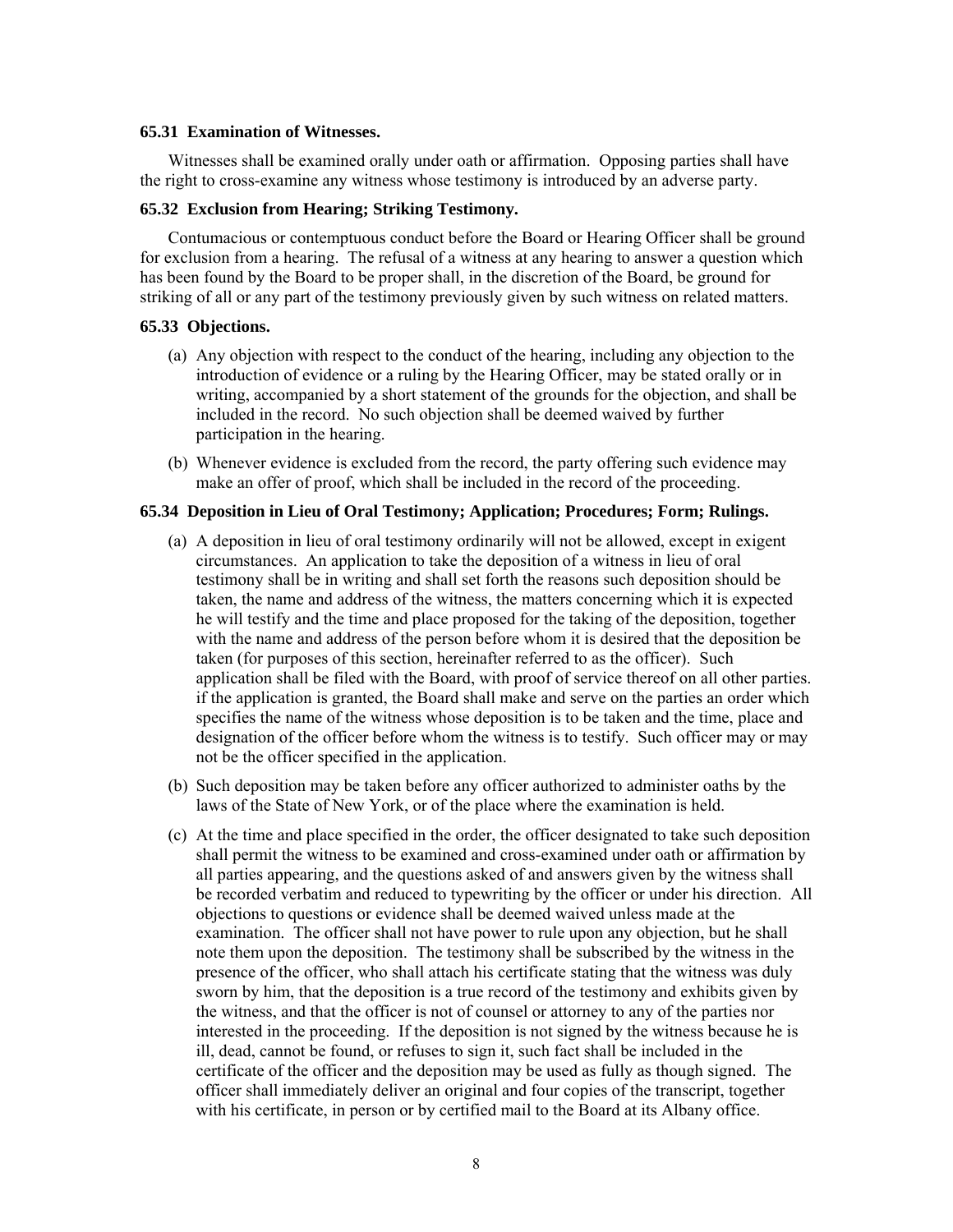- (d) The Board shall rule upon the admissibility of the deposition or any part thereof.
- (e) The right to object to any error or irregularity that does not comply with the provisions of this section shall be deemed waived unless a motion to suppress the deposition or some part thereof is made with reasonable promptness after such defect is, or with due diligence might have been, discovered.
- (f) If the parties so stipulate in writing, the disposition may be taken before any person at any time or place, upon any notice and in any manner, and when so taken may be used as other depositions.

## **65.35 Exhibits.**

- (a) All exhibits offered in evidence shall be numbered and marked with a designation identifying the party by whom the exhibit is offered.
- (b) In the absence of objection by another party, exhibits shall be admitted into evidence as part of the record, unless excluded by the Board upon proper ground.
- (c) Unless the Board finds it impractical, a copy of each exhibit shall be provided by the offering party to the other parties, and the Board.
- (d) All exhibits offered, but denied admission into evidence, shall be identified as in subdivision (a) of this section and shall be placed in a separate file designated for rejected exhibits.

#### **65.36 Filing of Briefs and Proposed Findings with the Board; Oral Argument at Hearing.**

 Any party shall be entitled, upon request, to a reasonable period before the close of the hearing for oral argument, which shall be included in the stenographic report of the hearing. Any party shall be entitled, upon request made before the close of the hearing, to file a brief, proposed findings of fact, and conclusion of law, or both, with the Board. The Hearing Officer shall fix a reasonable period of time for such filing.

#### **65.37 Submission Without Hearing or Appearance.**

 With leave of the Board, any proceeding where sufficient facts have been admitted, stipulated or otherwise included in the record may be submitted at any time for decision or other appropriate action upon consent of all parties.

## **Sub-Part F Decisions and Post Decision Actions**

#### **65.38 Record of Proceedings.**

- (a) The Hearing Officer shall, within a reasonable time after any hearing held, transmit the record of the proceeding together with his report to the Board for decision.
- (b) The record in any proceeding held pursuant to this Part shall include: the Petition or application; the answer; the reply, if any; motions and requests filed in written form and rulings thereon; any documents or papers filed in connection with pre-hearing conferences; the transcript of the testimony taken at the hearing, together with the exhibits admitted in evidence; any written statement, objections or briefs as may have been filed.

#### **65.39 Decision of the Board.**

 Within a reasonable time after any hearing held pursuant to this Part, the Board shall make, and issue to each affected party, a decision which shall be in the form of a resolution adopted by a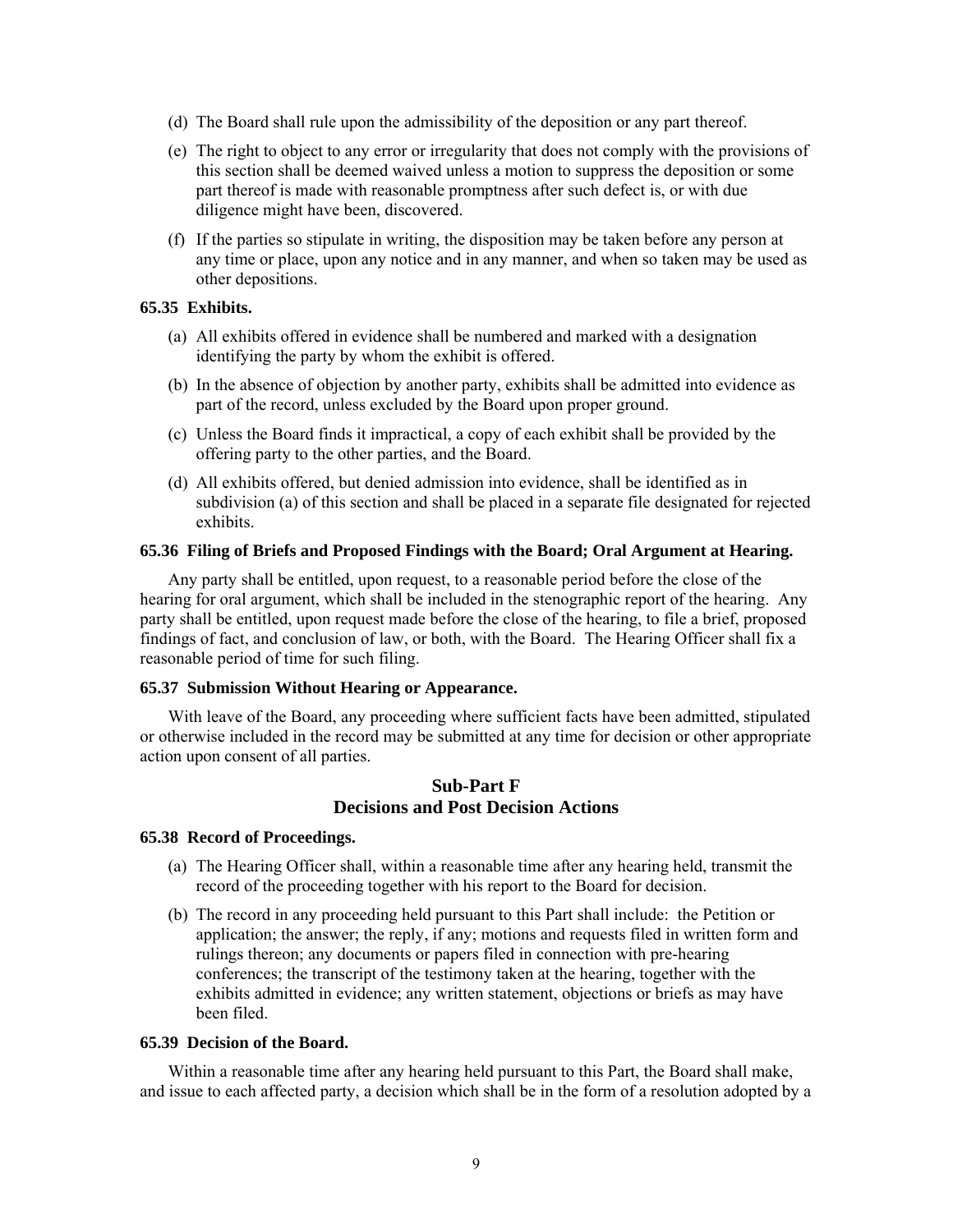majority vote of the Board. Such resolution shall contain findings of fact and law upon which the decision is based.

## **65.40 Finality for Purposes of Judicial Review.**

 A Resolution of Decision of the Board shall be final, subject to judicial review as provided in the Labor Law.

## **65.41 Reconsideration of Petition or Application.**

- (a) Application for reconsideration after a determination made by the Board shall be in writing, and shall state specifically the grounds upon which the application is based. When any determination, resolution, requirement or order of the Board is sought to be reversed, modified, changed, rescinded or terminated on account of facts or circumstance arising subsequent to a hearing or on account of consequences resulting from compliance with such determination, resolution, requirement or order, which are claimed to justify a reconsideration of the proceeding, the matters relied upon by the applicant shall be set forth fully.
- (b) A copy of the application for reconsideration shall be served on all parties to the proceeding by the party asking for the reconsideration, and proof of service shall be attached to the application filed with the Board. If any party to the proceeding wishes to oppose the granting of a request for reconsideration, such party must file, within ten (10) days from the receipt of a copy of the application, a statement setting forth the reasons why it is believed such a request should not be granted.
- (c) The Board, at any time, may reopen a proceeding or require a rehearing.

## **Sub-Part G Miscellaneous Provisions**

### **65.42 Settlement.**

- (a) Settlement is encouraged at any stage of the proceedings where such settlement is consistent with the provisions and objectives of the Labor Law.
- (b) Notification of a settlement agreement must be submitted in writing to the Board or entered on the record of the hearing.

### **65.43 Expedited Proceedings.**

- (a) Upon application of any party or upon its own motion, the Board may order an expedited proceeding.
- (b) When such proceeding is ordered, the Board shall give notice thereof to all parties.
- (c) The Hearing Officer assigned in an expedited proceeding shall make necessary rulings with respect to time for filing of pleadings and all other matters, without reference to time set forth in these rules, shall order daily transcripts of the hearings, and shall do all other things necessary to complete the proceeding in the minimum time consistent with fairness.

## **65.44 Consolidation.**

 Proceedings may be consolidated on the motion of any party, or on the Board's own motion, where there exist common parties, common questions of law or fact, or both, or in such other circumstances as justice and the administration of the law require.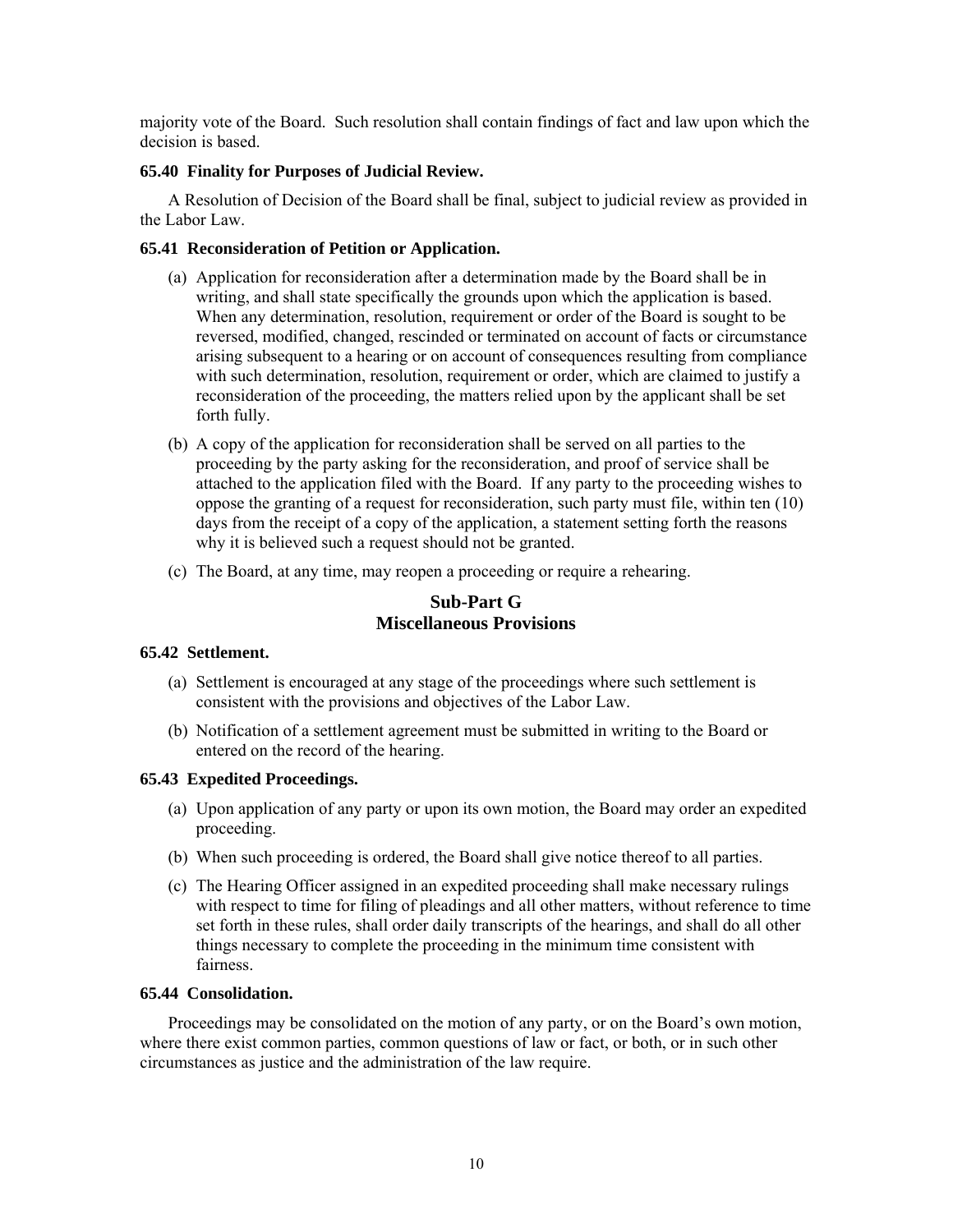### **65.45 Severance.**

 Upon its own motion, or upon motion of any party, the Board may, for good cause, order any proceeding severed with respect to some or all issues or parties.

### **65.46 Standards of Conduct.**

 All persons appearing in any proceeding shall conform to the standards of conduct required in the courts of the State of New York.

## **65.47 Joinder of Petitioners.**

 All persons in whom any right to relief in respect of or arising out of any rule, regulation or order is alleged to exist, whether jointly or severally, may join in one proceeding as Petitioners where, if such persons brought separate Petitions, any common question of law or fact would arise; provided that, if it shall appear to the Board that such joinder may embarrass, delay or prejudice a substantial right or the disposition of the matter, the Board may sever the proceeding and order separate hearings or make such other order as may be expedient.

#### **65.48 Joint Hearing of Proceedings.**

 The Board may, by resolution, direct that two or more proceedings, arising out of the same or similar set of facts, be heard together, without consolidation, provided that no substantial right is thereby prejudiced.

### **65.49 Dismissal.**

A proceeding may be dismissed for cause upon motion of a party or the Board.

## **65.50 Ex Parte Communication.**

- (a) There shall be no *ex parte* communication, with respect to the merits of any case not concluded, between the Board (including any member, officer, employee, or agent of the Board who is employed in the decisional process) and any of the parties.
- (b) In the event such *ex parte* communication occurs, the Board may make such orders or take such action as fairness requires. Upon notice and hearing, the Board may take such disciplinary action as is appropriate in the circumstances against any person who knowingly and willfully makes or solicits the making of a prohibited *ex parte* communication.

### **65.51 Restrictions as to Participation by the Commissioner of Labor.**

 In any proceeding noticed pursuant to these rules, the Commissioner of Labor shall not participate in or advise with respect to the decision of the Board.

## **65.52 Inspection and Reproduction of Documents.**

- (a) Subject to the provisions of law governing public disclosure of information and the provisions of Part 73 of this Subchapter, any person may, at the offices of the Board in Albany, inspect and copy any document filed in any proceeding.
- (b) Costs shall be borne by such person, in accordance with section 73.5 of this Subchapter.

### **65.53 Restrictions with Respect to Former Employees.**

(a) No former employee of the Board or of the Commissioner of Labor, or a member of the Board or the Commissioner of Labor, shall appear before the Board as an attorney or other representative for any party in any proceeding or other matter, formal or informal,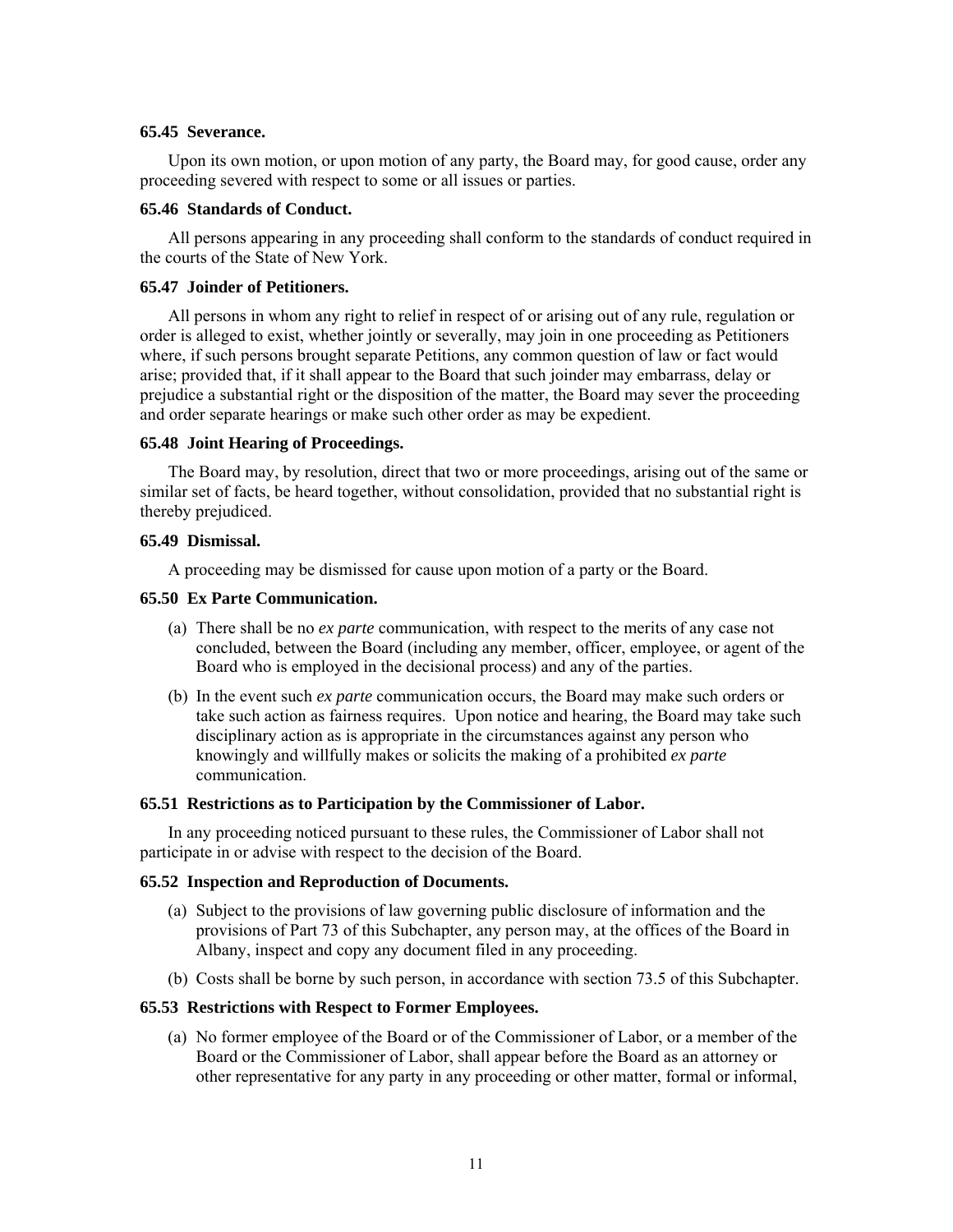in which he participated personally and substantially during the period of his employment.

(b) No former employee of the Board or of the Commissioner of Labor, or a member of the Board or the Commissioner of Labor, shall appear before the Board as an attorney or other representative for any party in any proceeding or other matter, formal or informal, for which he was personally responsible during the period of his employment, unless one year has elapsed since the termination of such employment.

## **Part 66 Proceedings under Section 101 of the Labor Law**

## **66.1 Application.**

- (a) Under Section 101 any person in interest or his duly authorized agent may, except where otherwise prescribed by law, Petition the Board for a review of the validity or reasonableness of any rule, regulation or Order made by the Commissioner of Labor under any provision of the Labor Law.
- (b) For general rules of procedure and practice not specified in this Part, see Part 65 of this Subchapter.
- (c) The Board's procedure in these matters approximates that of a judicial proceeding. Customarily, a hearing is held at which the Commissioner of Labor, represented by counsel, appears as a defending party. The hearing is de novo (original) in nature and is in no sense an appeal. The parties may submit oral or documentary evidence which is material and relevant to the issues. The Board will not take cognizance of any evidence submitted to any unit or division of the Department of Labor prior to the Petition unless it is introduced and accepted in the record of the proceeding or is a matter properly a subject of official notice.

### **66.2 How Review to be Commenced.**

- (a) Review may be had only by filing a written Petition with the Board at its Albany office, no later than 60 days after the issuance of the rule, regulation or order objected to.
- (b) A Petition for review of an order issued under article 13 (industrial homework law) must be filed within 30 days following service of the order.

### **66.3 Form and Content of Petition.**

 The Petition shall be filed by mailing or delivering the original and three conformed copies thereof to the Board's Albany office. The Petition shall: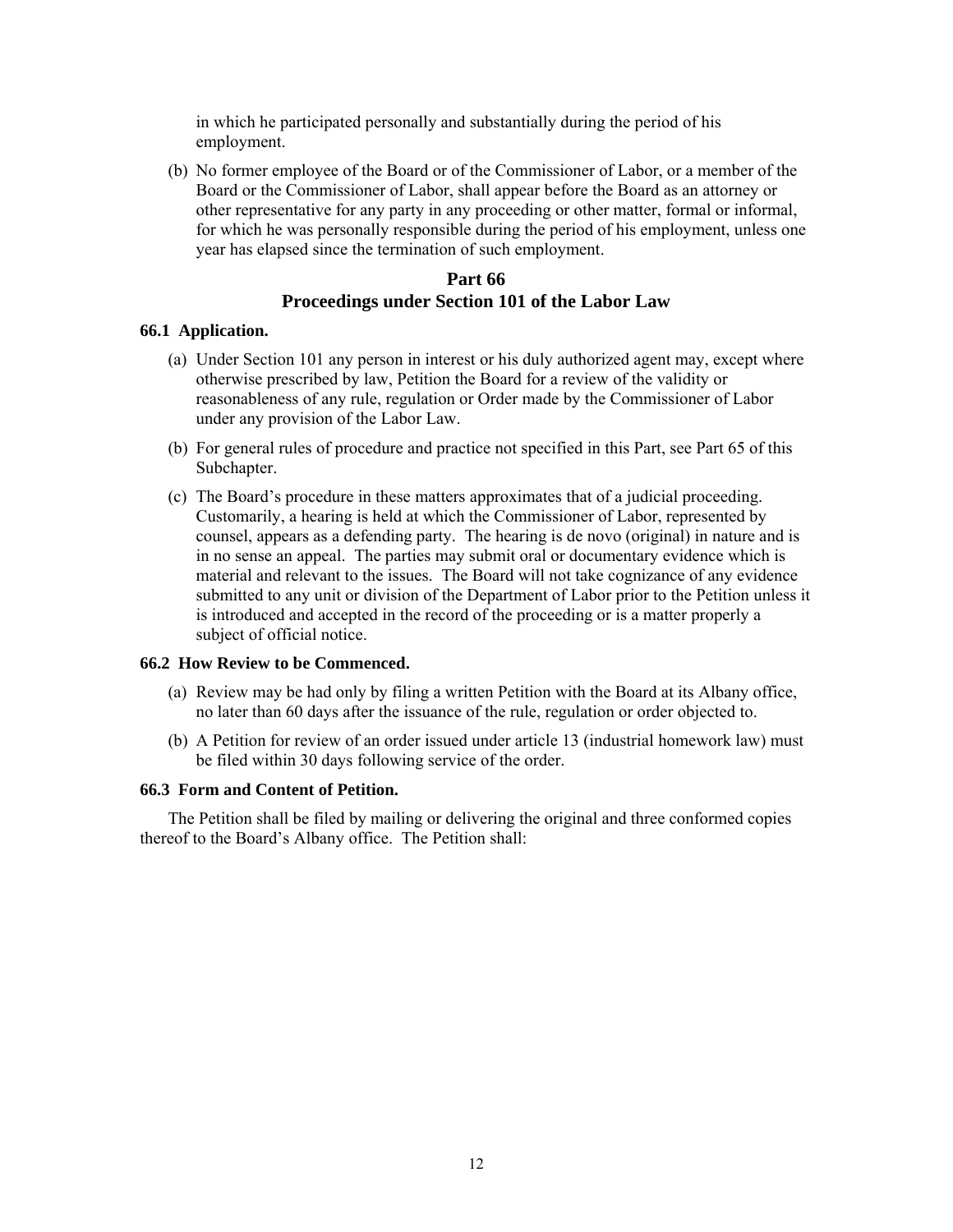(a) contain a caption in the following form:

| -------------------------------                                               |  |
|-------------------------------------------------------------------------------|--|
| In the matter of the Petition of                                              |  |
| (insert name of Petitioner),                                                  |  |
| Petitioner,                                                                   |  |
| To review under Section 101 of the Labor Law<br>(state matter to be reviewed) |  |
| - against -                                                                   |  |
| The Commissioner of Labor,                                                    |  |
| Respondent.                                                                   |  |

- (b) (1) state the correct mailing address and telephone number of each Petitioner;
	- (2) state the location of the premises or establishment affected by the rule, regulation or order sought to be reviewed, if different from Petitioner's address; and
	- (3) state the name and address of the representative, if any, of Petitioner's employees, if the petition is for review of a decision issued under section 30 or of a notice of violation and order to comply issued under section 27-a.
- (c) state the facts supporting the allegation that the Petitioner is a person in interest, except in cases where the Petitioner has been named in and served with a compliance order upon which the Petition is predicated;
- (d) annex a complete copy of the order, notice or decision in issue; if a rule or regulation is in issue, set it forth or identify it with particularity;
- (e) state clearly and concisely the grounds on which the matter to be reviewed is alleged to be invalid or unreasonable, omitting conclusions of fact or law;
- (f) state any other material or relevant facts;
- (g) set forth with particularity the relief requested; and
- (h) be signed by Petitioner or authorized representative

## **66.4 Service of Petition on Commissioner of Labor for Answer.**

 Upon the filing of a Petition, the Board shall serve a copy thereof upon the Commissioner of Labor by transmittal to the office of the Commissioner's general counsel. If the Petition contains a statement of the name and address of the employees' representative, the Board will mail a copy of the Petition to such representative, for informational purposes.

### **66.5 Answer to Petition; Time for Answer; Contents of Answer; Service and Filing of Answer.**

(a) The Commissioner of Labor shall, within thirty (30) days after receipt of the Petition, file an answer with the Board or move with respect to the Petition.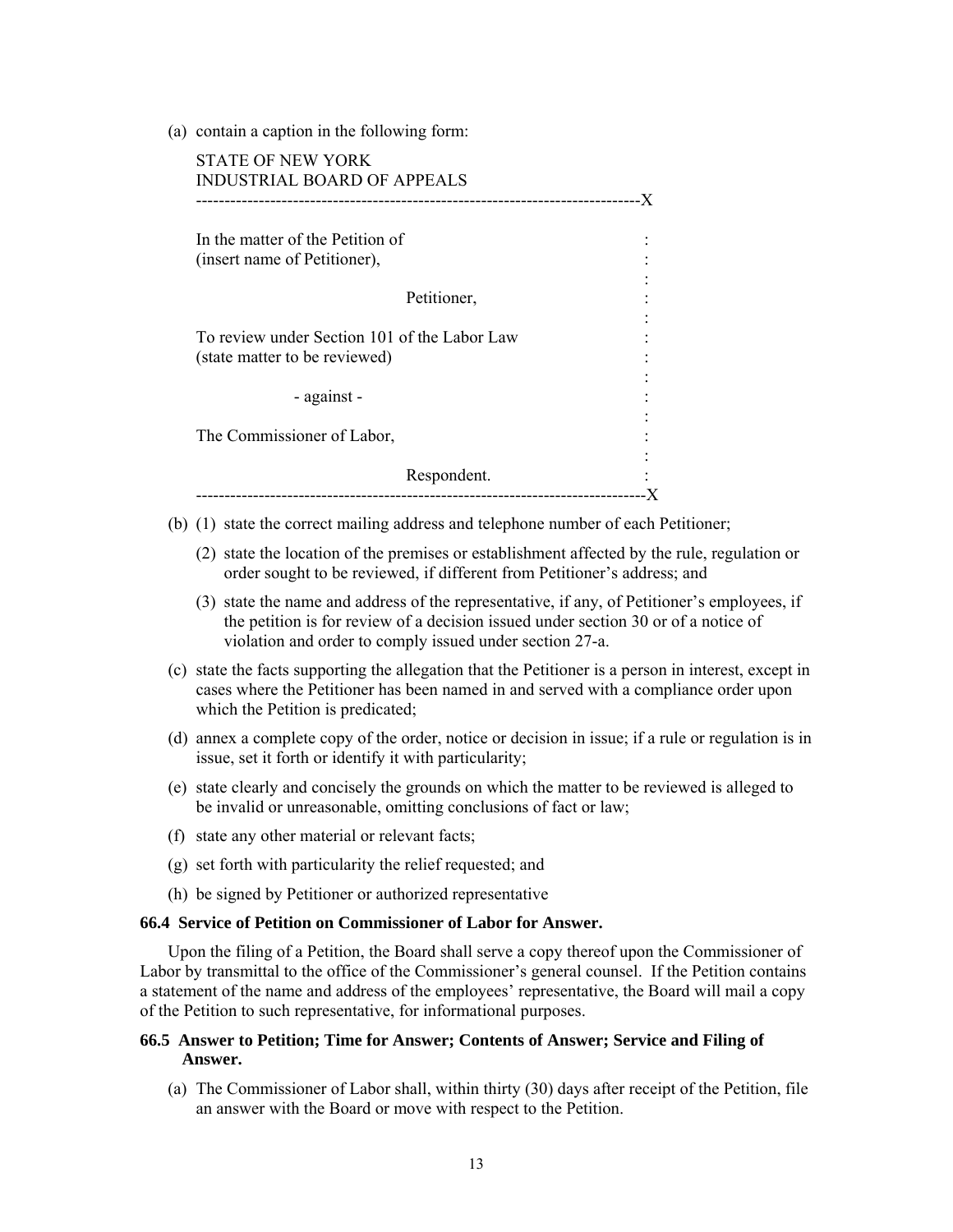- (b) The answer shall be so drawn as to advise the Petitioner and the Board of the nature of the defense, in reasonable detail. It shall contain a specific admission, denial or explanation of each of the material facts alleged in the Petition. Such a denial may be upon information and belief or a denial of knowledge or information sufficient to form a belief as to the truth of the allegation. The answer must also contain a statement of any facts upon which the Commissioner of Labor relies for an affirmative defense.
- (c) (1) The Commissioner of Labor shall serve by mail one copy of the answer upon each Petitioner or attorney of record and shall file the original with the Board, with proof of such service.
	- (2) If a representative of Petitioner's employee is named in the Petition, the Commissioner shall also serve, by mail, one copy upon such representative and shall file with the Board proof of such service.

## **66.6 Reply to Answer; Time for Reply; Contents of Reply; Service of Reply.**

- (a) If a Petitioner desires to dispute any allegations in an answer other than denials, or reply to any affirmative defense, he shall file a written reply with the Board, with proof of service of a copy thereof upon the Commissioner of Labor.
- (b) Such reply shall be served and filed within 10 days after the date of service of the answer.
- (c) The reply shall contain clear and concise factual allegations and shall contain a specific admission, denial or explanation of each of the material facts alleged in the answer. Such a denial may be upon information and belief or may be a denial of knowledge or information sufficient to form a belief as to the truth of the allegation.

## **66.7 Amendment of Pleadings.**

 The Petition may be amended at any time prior to the service of the answer. After an answer has been served or the time within which to serve an answer has elapsed, a pleading may be amended only by leave of the Board. Any application for leave to amend made prior to the hearing shall be made upon at least 10 days' prior written notice, and must be accompanied by the proposed amended pleading.

### **66.8 Amendment of Pleadings to Conform to Proof.**

 Amendment of pleadings to conform to the proof may be obtained by a party, upon leave of the Board, at any time before conclusion of the hearing.

### **66.9 Stay of Rule, Regulation or Order Sought to be Reviewed; Exceptions.**

- (a) The filing of a Petition may, in the discretion of the Board, operate to stay all proceedings against the Petitioner under such rule, regulation or order until the determination of such Petition. Such discretion may be exercised, if at all, upon written application therefor, which application shall be supported by affidavits, documentary evidence, or other evidence demonstrating the necessity for such stay, the financial responsibility of the applicant when relevant, and that the grant of such stay will not unduly prejudice any employee, the public or the Department of Labor. The Commissioner of Labor shall have such opportunity as the Board shall deem reasonable and sufficient to object to or oppose the application for a stay.
- (b) Application for a stay of enforcement of an order issued under Section 200 shall be granted or denied by the Board within seventy-two hours after the filing of the application.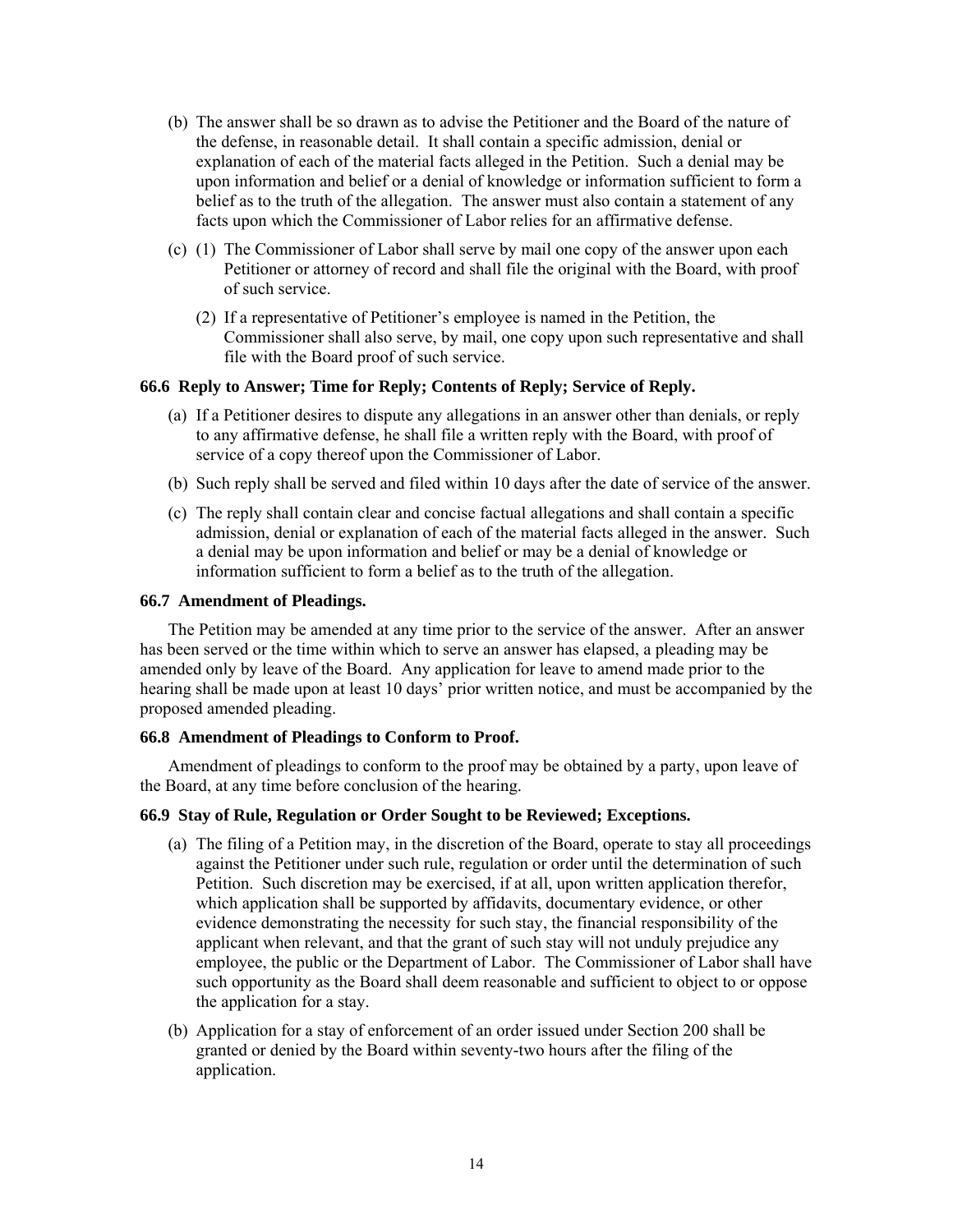- (c) A stay of enforcement of a minimum wage compliance order requires the posting of security or the obtaining of a waiver of security as provided for in Section 658. (See subdivision 3 through 7 of Section 657.) The application shall be made in the manner provided in Section 71.10 of these Rules.
- (d) Upon filing of an application for a stay of enforcement of an order issued under Section 27-a, a Hearing Officer, designated by the Board, shall promptly schedule an on-site inspection to be attended by representatives of the applicant, of the affected employees, and of the Commissioner of Labor. After inspecting the condition or conditions on which the alleged violation is based, and after hearing the representatives of the applicant, of the employees, and of the Commissioner of Labor, the Hearing Officer shall report promptly to the Board. The Hearing Officer's report shall also include the application, any writings or documents submitted in connection with the application and such other material as the Hearing Officer may deem appropriate. The Board may deny such application or may grant the same to such an extent and upon such terms and conditions as the Board shall determine.
- (e) The granting of a stay does not affect the general enforcement of a rule, regulation or order against anyone who has not filed a petition.

## **Part 67 Proceeding for Approval of Certain Corporate Documents**

## **67.1 Application.**

- (a) The provisions of this Part shall apply to the filing, processing, hearing, consideration and determination of an application for approval of corporate documents pursuant to Section 104 of the Labor Law. See Part 65 of this Subchapter for general rules of procedure and practice not specified in this Part.
- (b) If it is the purpose or one of the purposes of a corporation to form an organization of wage earners for their mutual betterment, protection and advancement; the regulation of hours of labor, working conditions or wages; or the performance, rendition or sale of services as labor consultant, or as an advisor on labor-management relations, arbitrator or negotiator in labor-management disputes; or if the corporate name contains certain words or phrases as set forth in Section 404(j) of the Not-for-Profit Corporation Law or Sections 201(b) and 301(a) (6) of the Business Corporation Law, the Board's approval is required prior to the filing with the Department of State of the State of New York of any of the following instruments:
	- (1) any certificate of incorporation, certificate of change and amendment, restated certificate of incorporation, certificate of consolidation, certificate of dissolution of a domestic not-for-profit (formerly membership) corporation or a statement and designation of a foreign non-profit corporation for authority to do business in this State, and amendments thereof;
	- (2) Any certificate of incorporation, certificate of change and amendment, restated certificate of incorporation, certificate of merger or consolidation of a business corporation or application of a foreign business corporation for authority to do business in this State.

**NOTE:** The Board's jurisdiction is provided for in:

- 1. Not-For-Profit Corporation Law, Section 404(j).
- 2. Business Corporation Law, Section 201(b), 301(a) (6).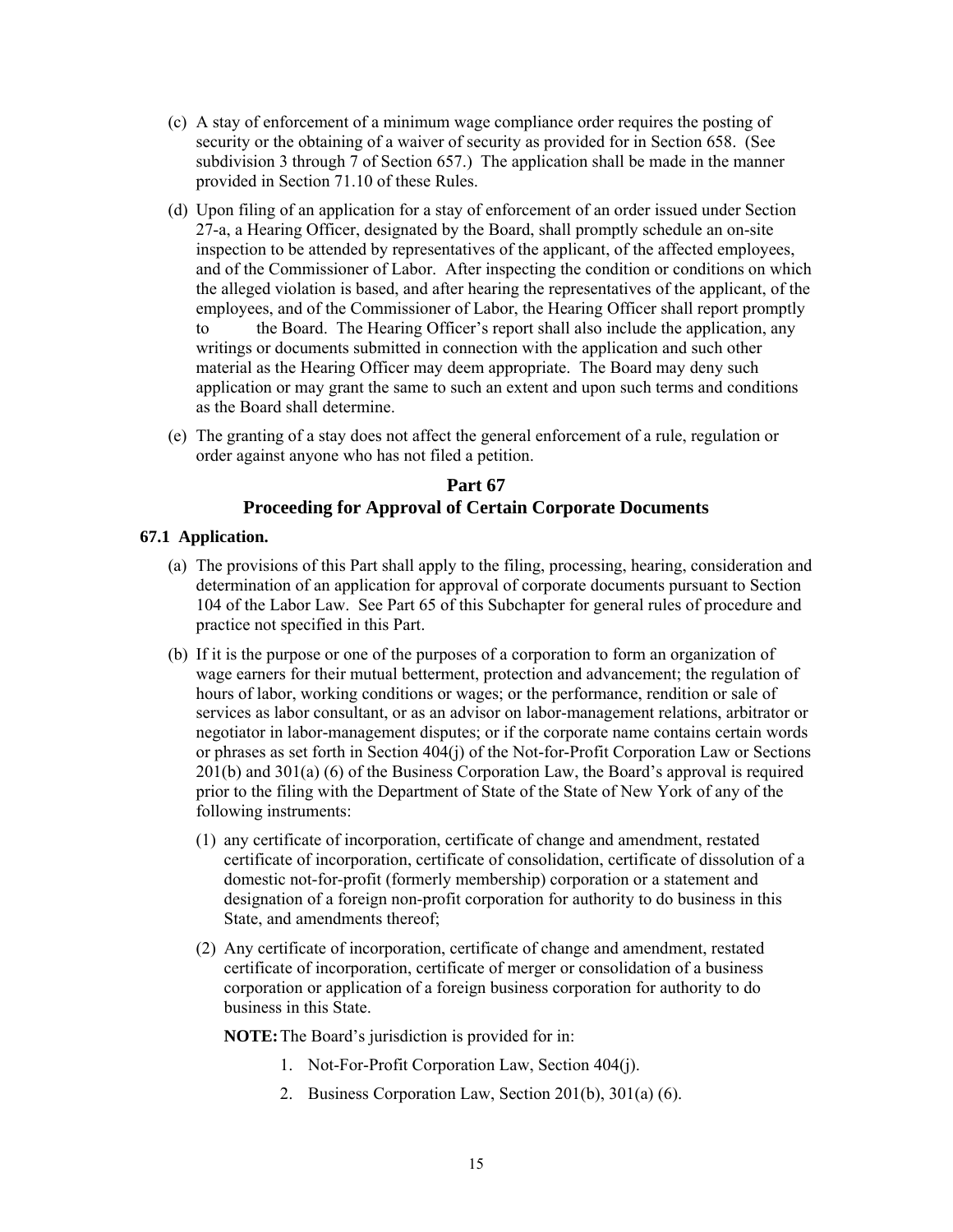(c) Labor Law Section 104 states:

"104. Corporate instruments; inquiry by Board. Whenever any corporate instrument is submitted to the Board for approval in accordance with the requirements of any statute, the Board shall make such inquiry as it may deem advisable, and shall order a hearing, if necessary, in accordance with such rules as it shall prescribe, to determine whether or not the purposes of the proposed corporation are in all respects consistent with public policy and the Labor Law, and whether the corporate name is in all respects consistent with its purposes and activities or tends to be misleading. Notice of the time and place of such hearings shall be given to the applicant and to such other persons as the Board may determine.

The Board's statutory function is quasi-judicial rather than merely ministerial in nature. In discharging this function, the Board investigates every application to determine whether the aims, structure and proposed internal management of the applicant are consistent with the public policy and Labor Law of the State. The phrase "consistent with public policy and the Labor Law" in the above sections of the law, denotes a legislative mandate to the Board to approve incorporation only of those proposed corporate organizations whose activities and operations will not adversely affect or exert any prejudicial influence upon the State labor policy as expressed in the State and Federal laws, the decisions of the courts, and official administrative pronouncements.

- (d) Every corporate document submitted for approval is examined by the Board's legal staff to determine its legal sufficiency. Thereafter, an investigation is made to ascertain if a public hearing is necessary. If a public hearing is held, persons and organizations who may be interested in or affected by the granting of an approval are invited to submit written comments and to attend the hearing. At the conclusion of the hearing, the applicant and objectors, if any, may at the discretion of the Hearing Officer or the Board, be permitted to file briefs.
- (e) If the Board grants approval of the document, a Resolution of Approval is appended to the submitted document and returned to the applicant for filing in the Office of the Secretary of State of the State of New York.
- (f) Board approval of documents for the dissolution of such corporations requires proof that dissolution of the corporation is essential to preserve the interests of its members and will not be injurious to the public. Such proof might include: evidence establishing that a corporation is inactive and the probability of its reactivation is remote; that the purpose or purposes for which the corporation was formed have become frustrated; that the corporate assets are in danger of being dissipated; that the corporation cannot continue to function because of a paralyzing failure of management and it is reasonably inferable that such condition cannot be remedied.

### **67.2 Applications; How and Where Made.**

- (a) Every application for approval of a corporate document shall be made by submitting to the Board at its Albany office:
	- (1) a letter requesting approval;
	- (2) the original or a conformed copy of all of the duly executed documents which are required to be filed in the Office of the Secretary of State of the State of New York;
	- (3) notification from the Office of the Secretary of State that the proposed name is available, or the letter of a licensed attorney stating that name availability has been verified by a search of the records of the Secretary of State, except if the document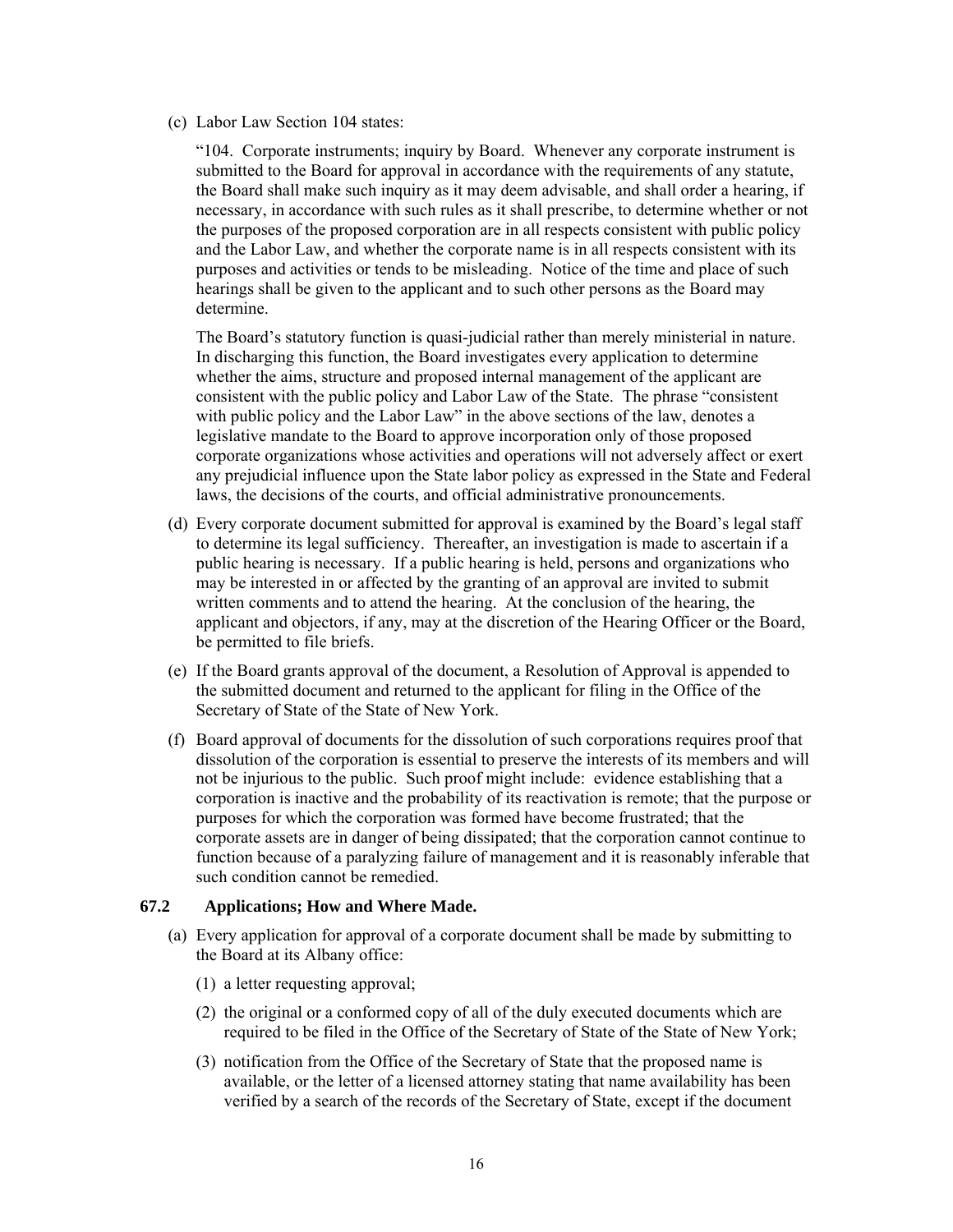refers to an existing New York corporation and does not involve a change of name; and

- (4) such other materials and data pertinent to the application.
- (b) If an individual, trade or corporate name or a part thereof forms a part of a proposed corporate title, the applicant shall also file a consent to the use of such corporate title. If the incorporated is of an existing unincorporated group or association, the applicant must also file or attach to the document the affidavit required by Section 402(b), Not-for-Profit Corporation Law.

## **67.3 Evidence at Hearing in Support of Applications for Approval of Certificates of Incorporation or Authority to do Business in this State.**

 Such persons as the Board may indicate in its notice of hearing must appear and must be prepared to show by competent and reliable evidence:

- (a) that the purposes set forth in the proposed corporate document are in fact the real aims of the subscribers to the instrument;
- (b) a description of the proposed structure and internal management of the corporate entity;
- (c) if the proposed corporation is to function as a labor union or if it is likely to affect the activities of existing labor unions, a sufficient description of the labor-management conditions and relations in the industry in which the proposed corporate organization is to operate; its intended scope of activities; its geographical area; and the impact which its operations will or are likely to have on existing labor-management relations in the field in which it seeks to operate;
- (d) such other matters, if any, as may tend to establish that the granting of the Board's approval is consistent with public policy and the Labor Law.

### **67.4 Intervention, Objections; How Raised; Evidence Thereon.**

 Any person or party affected or likely to be affected by an application for approval of a corporate document may appear and be heard in support or in opposition thereto. The Board may, in its discretion, direct objections to be filed in writing and adjourn the proceeding to allow all parties a reasonable opportunity to submit evidence thereon.

### **Part 68**

## **Registration and Revocation Proceedings for Union Labels, Brands and Marks**

### **68.1 Application.**

- (a) The provisions of this Part relate to Board proceedings pursuant to Section 208 of the Labor Law for objections to the registration of union labels, brands and marks, and to revoke such a registration if granted improperly or obtained fraudulently.
- (b) See Part 65 of this Subchapter for general rules of procedure and practice not specified in this Part.
- (c) Registration proceedings.
	- (1) Practically every labor organization has adopted a device in the nature of a label or mark to identify the products of its members. Section 208 authorizes the registration of such devices by the Commissioner of Labor.
	- (2) The rules and forms governing the registration and filing of such labels, brands and marks may be obtained from the Commissioner of Labor's office located in Building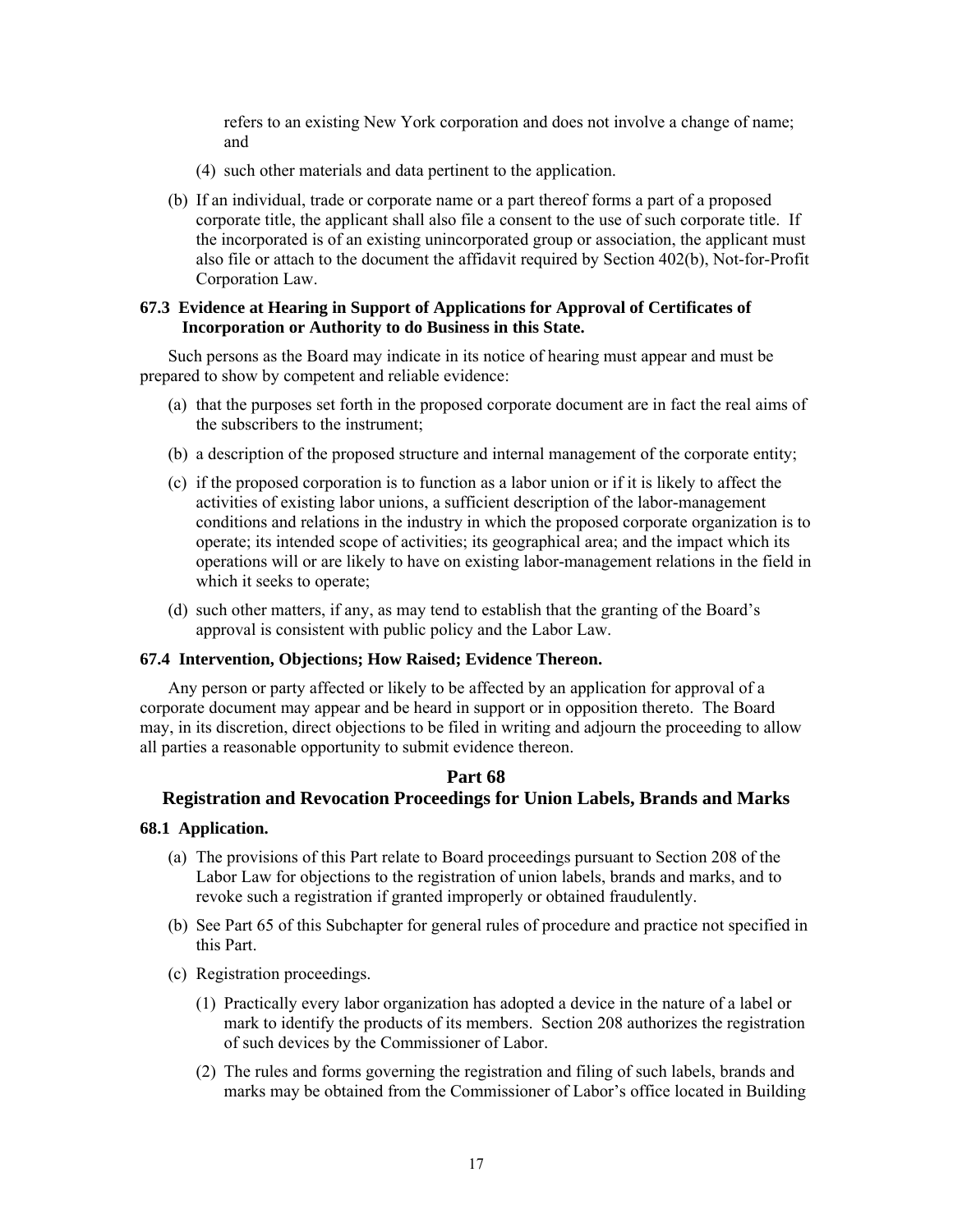12, State Office Campus, Albany, N.Y., 12240. Notice of the filing of such application shall be given by the Commissioner to interested persons and unions in such manner as the Commissioner shall by rule prescribe.

- (3) Within 20 days following such notice by the Commissioner, any union or aggrieved person may submit to the Commissioner a written objection to the registration of the device. If no objection is submitted, the Commissioner may register the device and issue a certificate of registration.
- (4) Objections duly filed with the Commissioner are promptly referred to the Board for a determination on whether the registration should be granted or denied.
- (5) The Board may deny registration of a device on any of the following grounds:
	- i. That the union or association of employees filing the application for registration is not a bona fide union;
	- ii. That the union or association of employees filing the application for registration is not the rightful owner thereof;
	- iii. That the union or association of employees filing the application for registration has made misrepresentations concerning the device; or
	- iv. That the device sought to be registered by the union or association of employees is so similar to a device previously registered by a union or association of employees that it is calculated to deceive.
- (d) Revocation proceedings. Section 208, subdivision 4, provides:

"4. On Petition of a union or aggrieved person, the registration of any device may be revoked by the Board if it determines that the registration was granted improperly or was obtained fraudulently."

### **68.2 How Proceeding to be Commenced.**

- (a) After objection to registration is filed (see Section 68.1(c) of this Part), or if revocation of a registered device is sought, such proceeding is initiated by the filing of a Petition with the Board. Thereafter a hearing is held at which interested parties are afforded full opportunity to present any evidence which may be relevant or have a bearing upon the issues raised in the Petition.
- (b) A proceeding under this Part shall be commenced by filing with the Board, at its Albany office, the original and three conformed copies of a Petition executed in accordance with the provisions of Part 66 of this Subchapter

### **68.3 Service of Petition on Interested Parties.**

 Upon the filing of a Petition as herein provided, the Board shall serve a copy thereof by mail or delivery to the Commissioner of Labor and to the union or association of employees which has filed or submitted for filing or registration the label or device in issue.

## **68.4 Answer to Petition; Time for Answer; Contents of Answer; Service and Filing of Answer.**

(a) The Commissioner of Labor and the union or association of employees which has filed or submitted the device shall, within 30 days after receipt of the Petition, file their answers with the Board or move with respect to the Petition.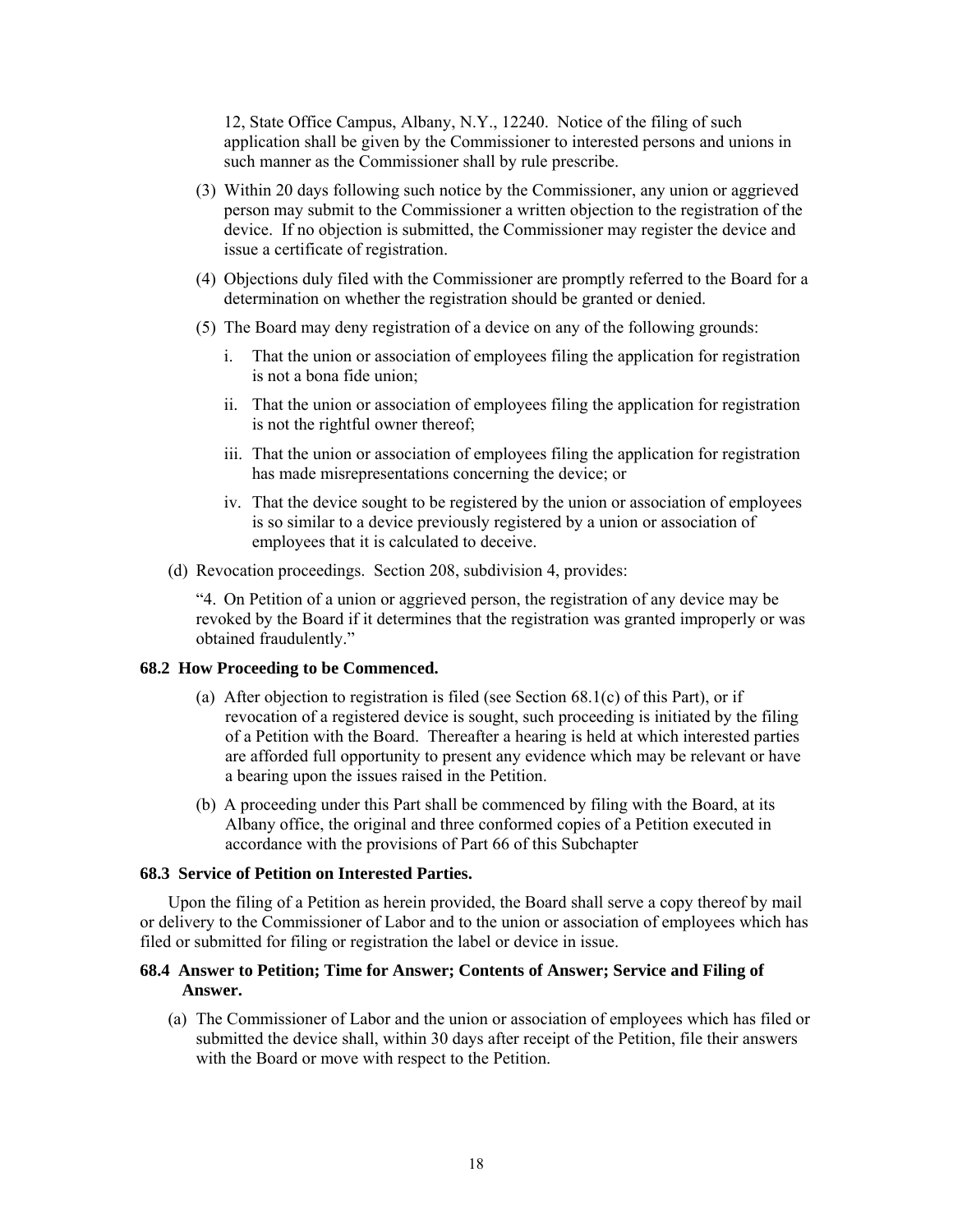- (b) The respondents shall each serve personally or by mail one copy of the answer upon Petitioner, or the attorney or authorized representative of record, and shall file the original with the Board with proof of such service.
- (c) Each answer shall be so drawn as to advise the Petitioner and the Board of the nature of the defense in reasonable detail. It shall contain a specific admission, denial, or explanation of each of the material facts alleged in the Petition. Such a denial may be upon information and belief or a denial of knowledge or information sufficient to form a belief as to the truth of the allegation. The answer must also contain a statement of any facts upon which the respondent relies for an affirmative defense.

## **68.5 Reply to Answer; Time for Reply; Contents of Reply; Service of Reply.**

- (a) If the Petitioner desires to dispute any allegations in an answer, other than denials, or reply to any affirmative defense, a reply shall be filed with the Board with proof of service of a copy thereof upon the respondents.
- (b) Such reply shall be served and filed within ten (10) days after service of the answer.
- (c) The reply shall contain clear and concise factual allegations and shall contain a specific admission, denial or explanation of each of the material facts alleged in the answer. Such a denial may be upon information and belief or may be a denial of knowledge or information sufficient to form a belief.

### **68.6 Amendment of Pleadings.**

 The Petition may be amended at any time prior to the service of the answer. After an answer has been served or the time within to serve an answer has elapsed, a pleading may be amended only by leave of the Board. All applications to amend must be accompanied by the proposed amendment and must be made upon not less than 10 days' prior written notice.

## **68.7 Amendment of Pleadings to Conform to Proof.**

 A motion to amend a pleading to conform to the proof may be made at any time before the conclusion of the hearing.

## **68.8 Motion to Dismiss Petition; When Made; Grounds.**

- (a) Within 30 days after receipt of the Petition, any respondent may, upon 10 days' written notice of motion, move as of right for an order dismissing the Petition where it appears that:
	- (1) the Board lacks jurisdiction in the matter;
	- (2) the Petitioner is not an aggrieved party;
	- (3) the Petition fails to comply with the provisions of section 208.
- (b) Thereafter, such motion shall be made only by permission of the Board.

## **Part 69 Appeals under the Defense Emergency Act**

### **69.1 Application.**

- (a) The provisions of this Part relate to the procedure to be followed in appeals from orders issued by the Commissioner of Labor pursuant to Article 5 of the New York Defense Emergency Act.
- (b) See Part 65 of these Rules for general rules of procedure and practice not specified in this Part.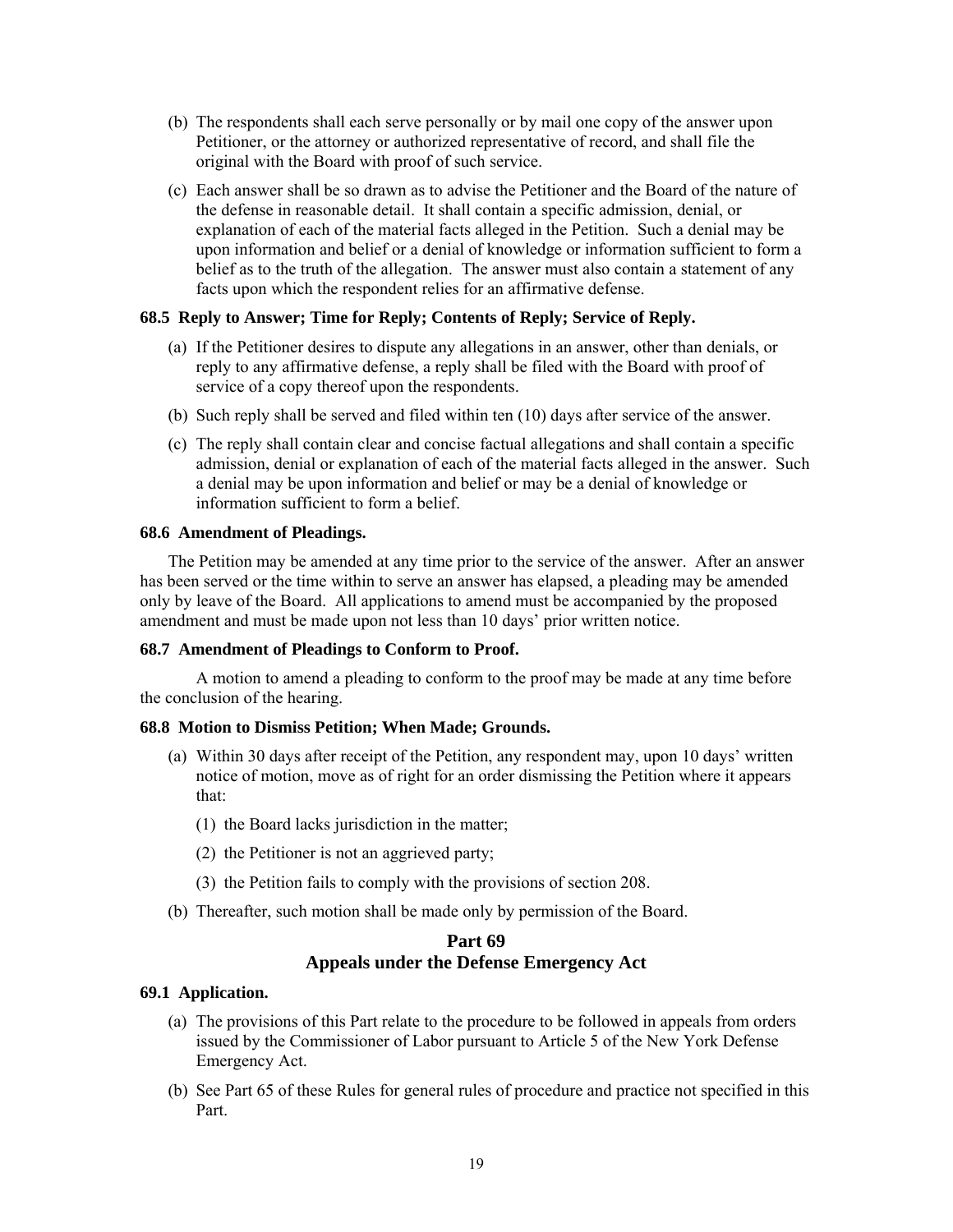- (c) During the 1951 legislative session, the Legislature enacted the York Defense Emergency Act which became a law April 12, 1951, and, as amended, is still in force. Article 5 of this law authorizes the Commissioner of Labor in appropriate cases to grant to employers engaged in defense work dispensations from requirements imposed by or pursuant to law which prevent or employment in such defense work:
	- (1) on a seven (7) day basis;
	- (2) on a multiple shift basis
	- (3) under waiver of Section 201-a; or
	- (4) under waiver of such other provisions of law as may regulate or restrict operation, hours, equipment, places or conditions of employment, persons that my be employed, or types of work in which certain persons may engage.
- (d) Any person in interest who is aggrieved by a determination of the Commissioner of Labor with respect to an application under the said Act may, within twenty (20) days after the date of notice of such determination by the Commissioner of Labor, appeal the Commissioner's findings and decision to the Board. In such proceedings the Board acts as an administrative appellate tribunal and is empowered to affirm, reverse or modify the initial determination rendered by the Commissioner. The Board gives such appeals priority over all other matters.

## **69.2 How Appeal Commenced; Time.**

- (a) An appeal under Section 75 of Article 5 of the Defense Emergency Act shall be commenced by filing a written Petition with the Board at its Albany office on or before the twentieth  $(20<sup>th</sup>)$  day after the Petitioner has received written notice of and a copy of the Commissioner's determination.
- (b) The Petition shall be filed by mailing or delivering the original and three (3) conformed copies thereof to the Board at its Albany office.

## **69.3 Content of Petition.**

(a) The Petition shall state what dispensation is desired, what action was taken before and by the Commissioner of Labor, and the facts which the appellant claims to justify the dispensation.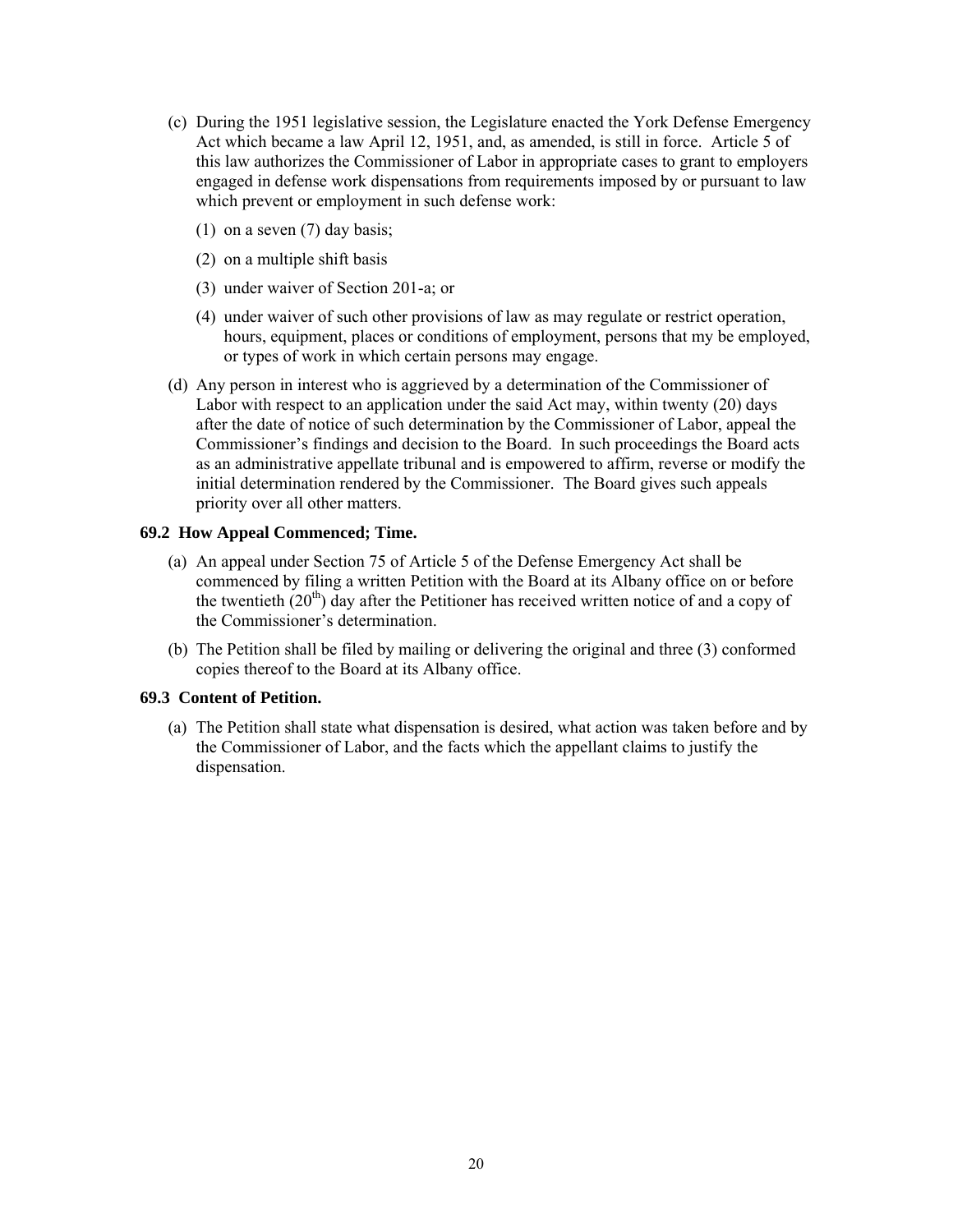| STATE OF NEW YORK<br><b>INDUSTRIAL BOARD OF APPEALS</b>           |                                                                                                                |
|-------------------------------------------------------------------|----------------------------------------------------------------------------------------------------------------|
| Defense Emergency Act Appeal:<br>by<br>(Insert name of Appellant) | Petition                                                                                                       |
| 1. Appellant is (a resident of                                    | , residing at) (New York                                                                                       |
|                                                                   | (insert address)                                                                                               |
|                                                                   | (state nature of business)                                                                                     |
|                                                                   | (insert plant address)                                                                                         |
|                                                                   |                                                                                                                |
| 3. Application was therefore made on                              | (insert date)<br>$\overline{\phantom{a}}$ to<br>The commissioner of Labor, who has taken the following action: |
|                                                                   | 4. The facts justifying the dispensation are: __________________________________                               |
|                                                                   | (Type name of Appellant)                                                                                       |
|                                                                   | (Signature of Appellant or<br>authorized representative)                                                       |

- (a) The Petition shall be deemed to ask for such relief as may be just and proper.
- (b) All allegations of fact in the Petition shall be deemed controverted by the Commissioner of Labor unless expressly admitted. No answer shall be required.

## **69.5 Service of Petition on Commissioner of Labor.**

 Upon the filing of a Petition as herein provided, the Board shall serve a copy thereof upon the Commissioner of Labor by mail or delivery to the offices of the Commissioner's general counsel.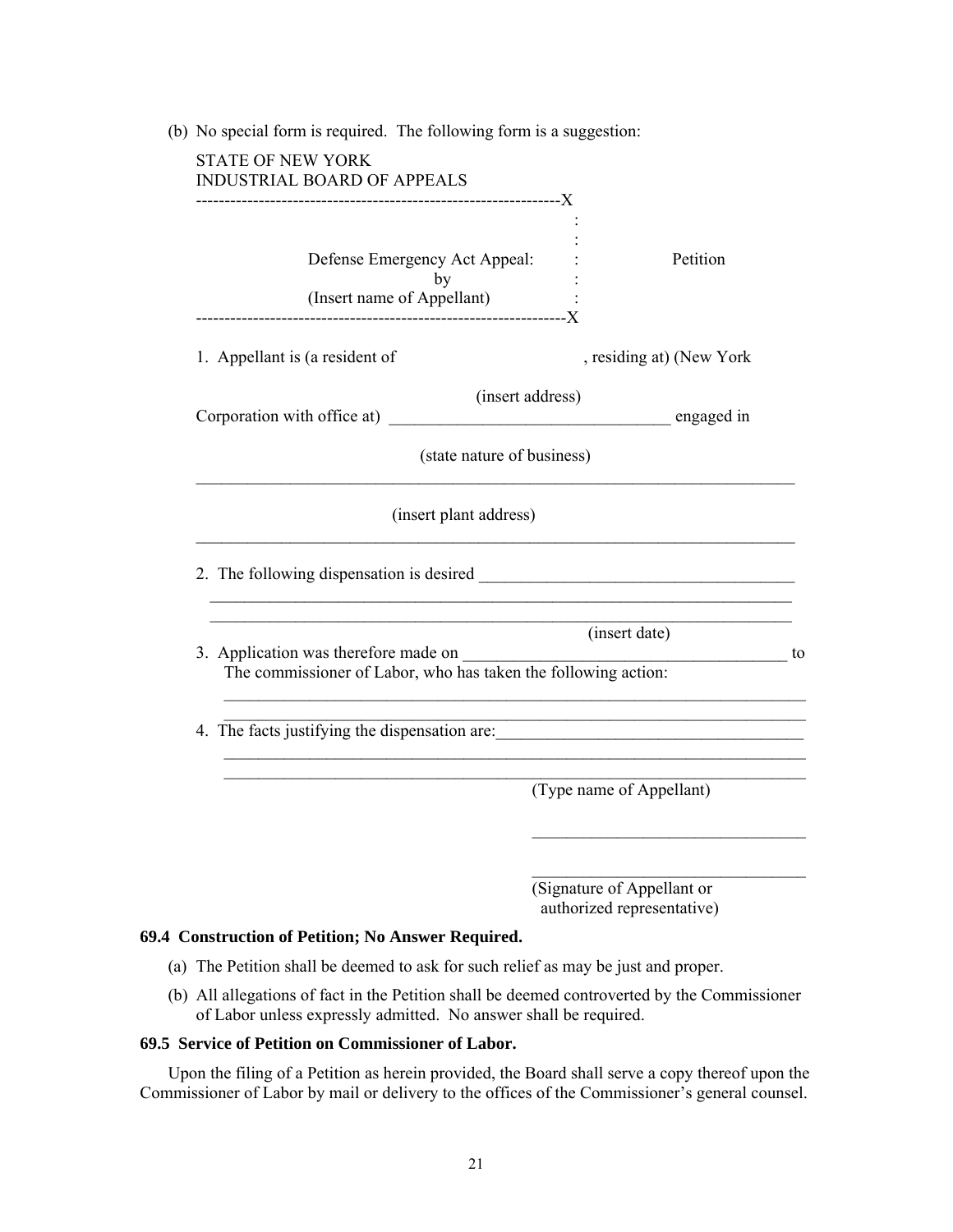Upon receipt thereof, the Commissioner shall submit to the Board at its Albany office all files, papers and records relevant to the subject of the Petition.

### **69.6 Actions after Service of Petition.**

 The Petitioner and the Commissioner of Labor may file with the Board such further relevant matter in writing as they think proper, provided that the Board's proceedings shall not be delayed thereby.

## **69.7 Hearings.**

 Hearings ordered upon such appeals shall be held at such times and places as the Board may direct and upon such notice to the Petitioners and the Commissioner of Labor as the Board may deem reasonable.

Such appeals shall have precedence over all other matters.

#### **69.9 Duration of Rules.**

 The duration of rules contained in this Part shall be concurrent with that of the New York State Defense Emergency Act.

## **Part 70 Appeals from Minimum Wage Orders and Regulations under Sections 657 and 676 of the Labor Law**

### **70.1 Application.**

- (a) The provisions of this Part shall apply to the filing, processing, hearing, consideration and determination of an appeal from minimum wage orders and regulations pursuant to Sections 657 and 676.
- (b) See Part 65 of these Rules for general rules of procedure and practice not specified in this Part.
- (c) The State Minimum Wage Act (Article 19) empowers the Commissioner of Labor to establish minimum wage orders and regulations for certain occupations in accordance with the procedure prescribed therein. Article 19-A provides that minimum wage standards shall apply to farm workers, who prior to that enactment were excluded from minimum wage regulation. Such orders and regulations are final unless appealed as provided in Sections 657 and 676, respectively. Those sections accord an aggrieved party in interest the right to Petition the Board to determine whether such orders or regulations are contrary to law. The jurisdiction of the Board to entertain such a proceeding is primary and exclusive. Its decision is final, subject to a direct appeal to the Appellate Division of the Supreme Court, Third Judicial Department, within sixty (60) days after its decision is issued. The findings of the Commissioner of Labor as to the facts on any appeal from the provisions of a minimum wage order or regulation are conclusive. An appeal to the Board does not stay a minimum wage order or regulation issued under the Minimum Wage Acts unless the appellant provides security or obtains a waiver of security as prescribed in sections 657 or 676, supra. The nature of an appeal from wage orders and regulations differs in material respects from an appeal of a compliance order under Section 677 (see Part 71) and from a review of an order issued under Section 218 or Section 219 (see Part 66).

### **70.2 How Appeal Commenced; Time.**

 An appeal from a wage order or a regulation shall be made by filing an original and three (3) conformed copies of a Petition with the Board at its Albany office. The Petition must be filed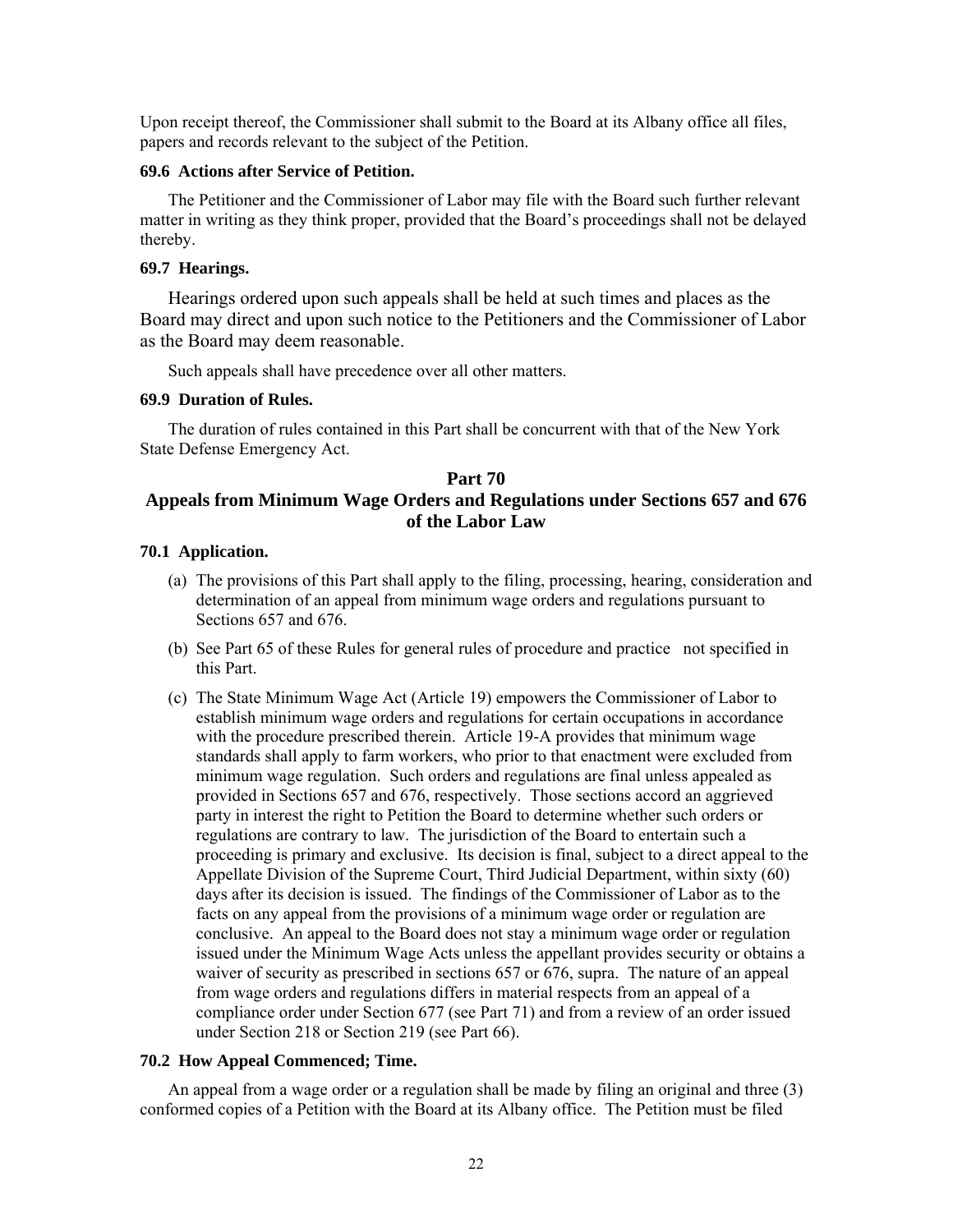within forty-five (45) days after the date of the publication of the notice of the challenged order or regulation. The Petition need not be verified.

### **70.3 Form and Contents of Petition.**

The Petition shall:

(a) contain a caption in the following form:

| <b>STATE OF NEW YORK</b><br><b>INDUSTRIAL BOARD OF APPEALS</b>           |    |
|--------------------------------------------------------------------------|----|
|                                                                          | .X |
| In the Matter of the Petition of<br>( <i>Insert name of Petitioner</i> ) |    |
| Petitioner,                                                              |    |
| To review under Section (657 or 676 of the Labor Law                     |    |
| (state minimum wage order or regulation to be reviewed)                  |    |
| -against-                                                                |    |
| The Commissioner of Labor,                                               |    |
| Respondent,                                                              |    |

- (b) state the address of the Petitioner;
- (c) identify or set forth the wage order or regulation in issue; state whether the Petitioner is an aggrieved person in interest as defined in Section 657 or Section 676 and show the nature of the interest and the respects in which the Petitioner is aggrieved;
- (d) state clearly the grounds on which the wage order or regulations being challenged is contrary to law;
- (e) show any other material facts, by affidavit or other reliable relevant evidence, to support the Petitioner's contentions and the relief requested;
- (f) specify with particularity the precise relief requested; and
- (h) be signed by Petitioner, or authorized representative.

## **70.4 Service of Petition on Commissioner of Labor for Answer.**

Upon the filing of a Petition as provided in this Part, the Board shall serve a copy thereof upon the Commissioner of Labor by transmittal to the office of the Commissioner's general counsel.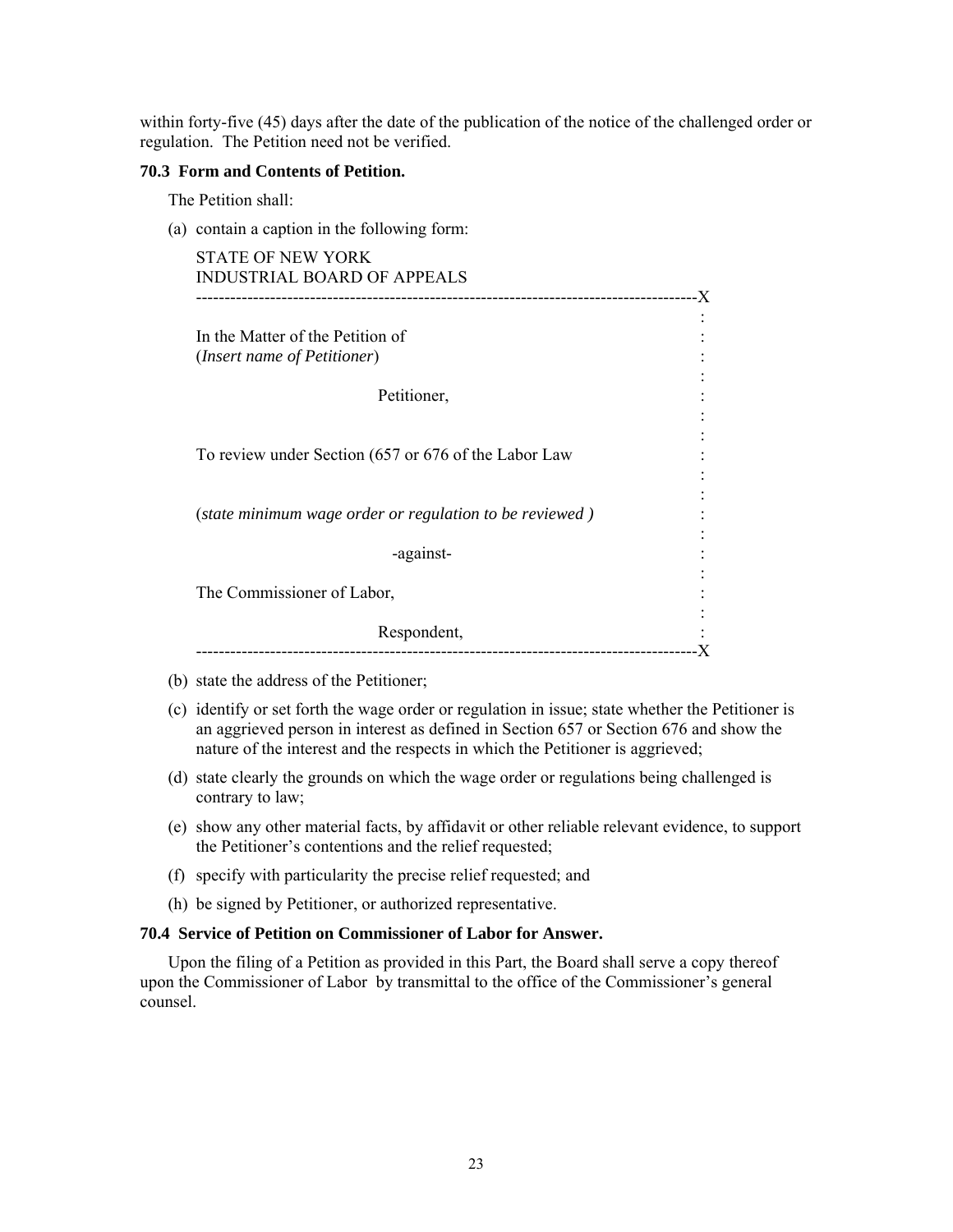## **70.5 Answer to Petition; Time for Answer; Contents of Answer; Service and Filing of Answer; Filing; Transcript of Records.**

- (a) The Commissioner of Labor shall, within eight (8) days after receipt of the Petition, file with the Board an answer to the Petition, and a certified transcript of the record as provided by Paragraph 2 of Sections 657 or 676, as the case may be.
- (b) The answer shall contain a denial or an explanation of the material facts which are deemed relevant to the issues raised by the Petitioner.
- (c) The Commissioner of Labor shall serve by mail one (1) copy of the answer upon each Petitioner, or the attorney or authorized representative of record, and shall file the original with the Board with proof of such service.

### **70.6 Inspection of Record.**

 The certified transcript of the record filed by the Commissioner of Labor in relation to the promulgation of a minimum wage order or regulation under review pursuant to Section 657 or 676, shall be open for inspection and copying during the Board's regular business hours by the parties concerned in such a proceeding.

## **70.7 Oral Arguments; Briefs.**

 Oral argument in the matter shall be had at a time and place fixed by the Board. Reasonable notice thereof shall be given to the parties and to such other persons as the Board may determine. In the discretion of the Board, briefs may be submitted in accordance with such terms as it may prescribe.

## **70.8 Intervention.**

Intervention as a party will not be permitted.

## **70.9 Amendment of Pleadings to Conform to Proof.**

 A motion to amend a pleading to conform to the proof may be made at any time before the conclusion of the hearing.

## **70.10 Security for Stay. (Paragraphs 3 and 8 of Sections 657 and 676).**

- (a) An application for a determination by the Board as to the sufficiency of security to cause an appeal to operate as a stay of the order or regulation shall be made by filing with the Board a separate written and verified Petition identifying the appeal and setting forth:
	- (1) the name and address of the applicant;
	- (2) the number and employment classification(s) of affected employees;
	- (3) the pay periods of the affected employees during the stay;
	- (4) the wage per pay period proposed to be paid to affected employees during the stay;
	- (5) the wages per pay period that such employees would b entitled to receive under the terms of the order or regulation appealed from;
	- (6) the underpayments of each affected employee per pay period;
	- (7) the total proposed underpayment;
	- (8) the type of security proposed;
	- (9) (і) the name and address of the issuing fidelity or surety company and the amount of the proposed bond; or the name and address of the bank or trust company in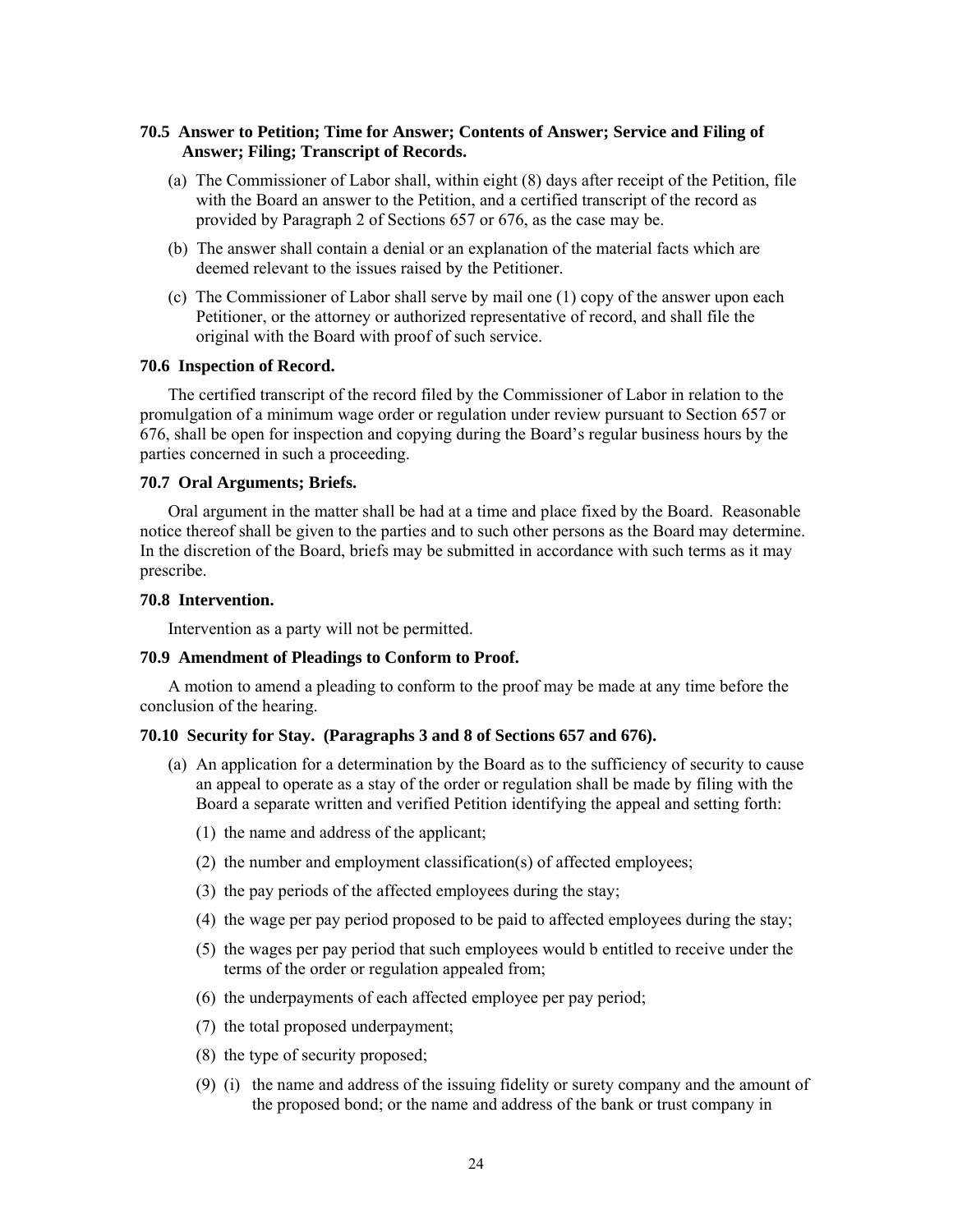which a proposed escrow account is established, and the amounts and schedule of deposits to be made into the escrow account; and

- (ii) such other allegations as may be relevant and proper.
- (b) The Petition shall not be accepted by the Board for filing unless accompanied by proof that a copy thereof has been delivered or mailed to the Commissioner of Labor.
- (c) The Commissioner of Labor on behalf of the Board shall inspect the books and records of the applicant in respect to the allegations of the Petition and report forthwith to the Board and promptly serve a copy thereof upon the applicant. The Petition shall be deemed true except as the Commissioner of Labor in his report may assert error therein, and may be amended or withdrawn by the applicant without prejudice.
- (d) The determination of the Board shall be made upon the Petition, the report and such other evidence as the Board may require, with or without a hearing in the Board's discretion, and shall be effective from a date therein specified until further action by the Board or decision of the appeal.

## **70.11 Waiver of Security (paragraphs 7 of Section 657 and 676).**

- (a) An application for waiver of security to cause an appeal to operate as a stay shall be made by filing with the Board a separate, written and verified Petition identifying the appeal and setting forth:
	- (1) the name and address of the applicant;
	- (2) the number and employment classification(s) of the employees affected;
	- (3) the pay periods of the affected employees during the stay;
	- (4) the wages per pay period proposed to be paid to the affected employees during the stay;
	- (5) the wages per pay period that such employees would be entitled to receive under the terms of the order or regulation appealed from;
	- (6) the total proposed underpayment; and,
	- (7) such facts as may tend to establish that applicant is of such financial responsibility that payment of the proposed underpayment is assured if required. The total of the proposed underpayments may be calculated upon the assumption that the appeal will be decided by the Board within forty-five (45) days after the expiration of the time of for filing a Petition.
- (b) The applicant shall file the original and three (3) conformed copies of the Petition with the Board at its Albany office.
- (c) The Board shall serve a copy of the Petition on the Commissioner of Labor, who will serve and file with the Board with proof of service, an answer to the Petition within (10) days after such service by the Board.
- (d) The determination of the Board shall be made upon the Petition, the answer and such other evidence as the Board may require, with or without a hearing in the Board's discretion, and shall be effective from a date therein specified until further action by the Board or decision of the appeal.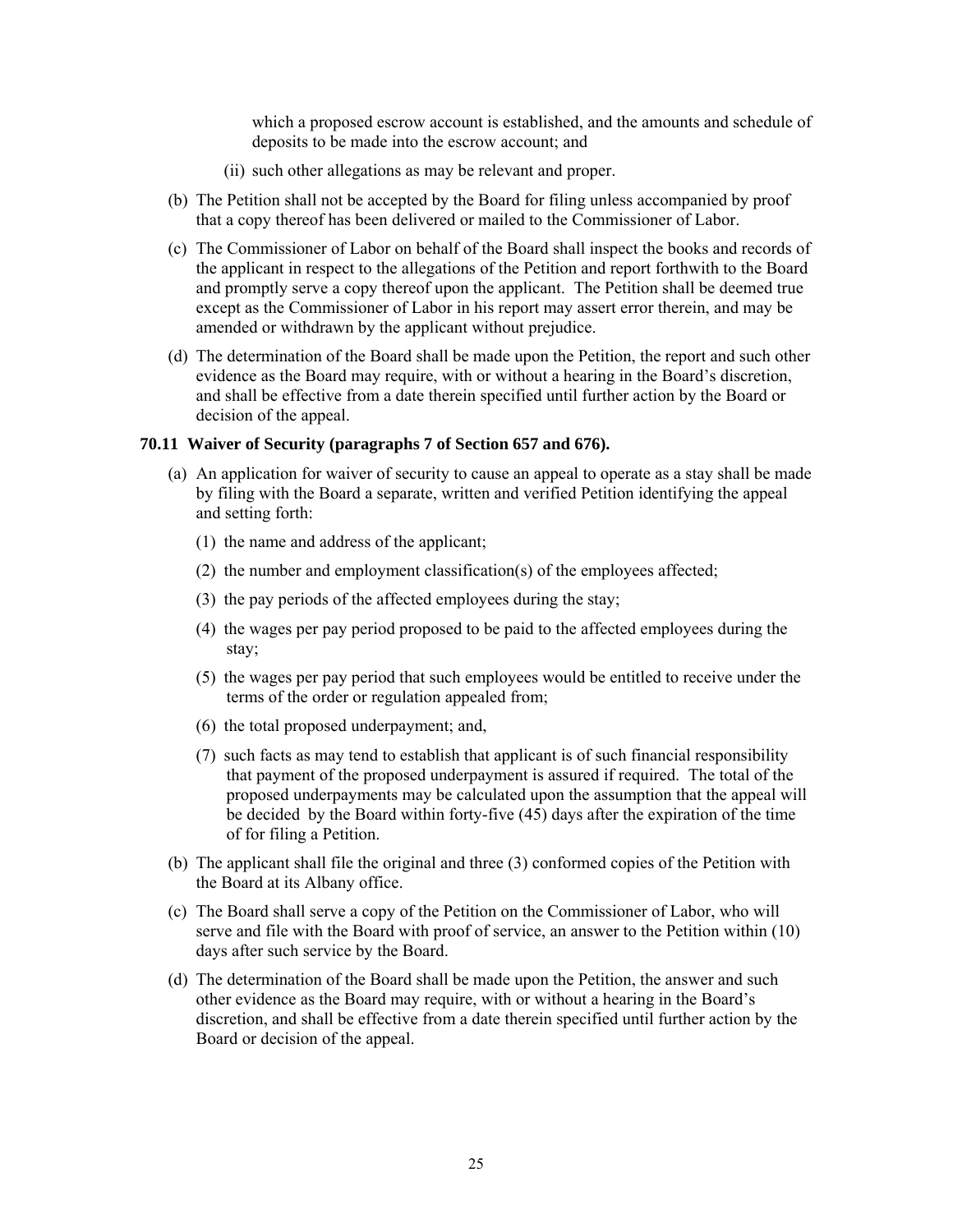### **70.12 Decision of the Board; Time.**

 Within forty-five (45) days after the expiration of the time for filing of a Petition under Section 657 or Section 676, the Board shall make, file, and issue to each affected party, an order confirming, amending or setting aside the order or regulation appealed from.

### **Part 71**

## **Appeals under Section 677 of the Labor Law from Minimum Wage Compliance Orders Relating to Farm Workers**

### **71.1 Application.**

- (a) The provisions of this Part shall apply to the filing, processing, hearing, consideration and determination of an appeal from minimum wage compliance orders pursuant to Article 19-A.
- (b) See Part 65 of this Subchapter for general rules of procedure and practice not specified in this Part.
- (c) Article 19-A provides that minimum wage standards shall apply to farm workers. Minimum wage orders and regulations established by the Commissioner of Labor pursuant to Article 19-A of the Labor Law are administered and enforced by the Commissioner of Labor through the Division of Labor Standards of the Department of Labor. In order to effectuate those functions, the Division is required to make an initial determination respecting the interpretation and application of the provisions of an applicable wage order and regulations. If the Division concludes that an employer has failed to conform with a minimum wage order or a regulation, or with a provision of Article 19-A, it serves an order directing the employer to comply therewith and, when pertinent, to make payment to the Commissioner of Labor, who will disburse according to law any underpayment of wages alleged to be due to employees named in a schedule annexed to the compliance order. If a party deems that such an order is incorrect, redress is available by filing a Petition under Section 677 as prescribed in this Part.
- (d) The Board's procedure in these matters approximates that of a judicial proceeding. Customarily, a hearing is held at which the Commissioner of Labor, represented by counsel, appears as a defending party. The hearing is de novo (original) in nature. The Petitioner and the Commissioner of Labor may submit oral or documentary evidence which is material and relevant to the issues. The Board will not take cognizance of any evidence submitted to any unit or division of the Department of Labor prior to the Petition unless it is introduced and accepted in the record of the proceeding or is a matter of which it may properly take official notice.
- (e) The commencement of such a proceeding does not stay an order to comply involving an alleged underpayment of wages unless the employer provides security or obtains a waiver of security as prescribed in Section 657 or 676.

## **71.2 Questions Raised; Scope of Inquiry.**

 The fundamental questions that may be raised in a proceeding under this Part are whether in issuing the order to comply, the provisions of the minimum wage act or of the minimum wage order or the regulations under which the order to comply was made were correctly construed and applied to a given state of facts or whether the computation of the amount of an underpayment is erroneous. **Such proceedings shall not be used to challenge the terms or requirements of a minimum wage order or of a regulation.**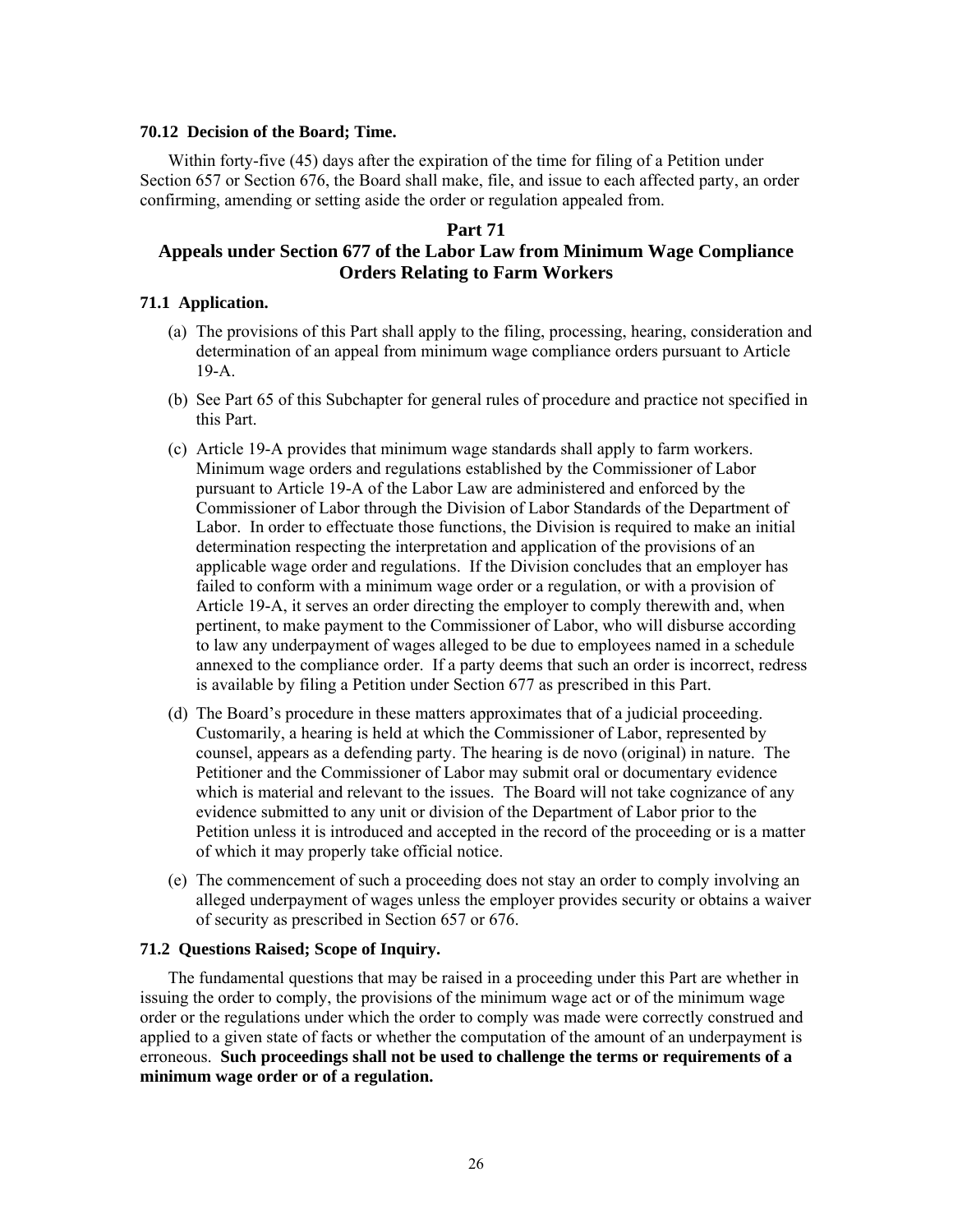### **71.3 How Appeal Commenced; Time.**

 An appeal from an order to comply with a minimum wage order or regulation shall be made by filing an original and three (3) conformed copies of a Petition with the Board at its Albany office. The Petition must be filed within sixty  $(60)$  days after the issuance by the Commissioner of the order to comply. The Petition need not be verified.

## **71.4 Form and Content of Petition.**

The Petition shall:

(a) contain a caption in the following form:

| In the matter of the Petition of<br>(insert name of Petitioner)<br>Petitioner, |  |
|--------------------------------------------------------------------------------|--|
|                                                                                |  |
|                                                                                |  |
|                                                                                |  |
| To review under Section 677, of the                                            |  |
| Labor Law an order to comply with                                              |  |
| Minimum Wage Order No. or                                                      |  |
| Regulation                                                                     |  |
| -against -                                                                     |  |

- (b) state the address of the Petitioner;
- (c) attach a complete copy of the compliance order in issue;
- (d) state clearly and concisely the grounds on which the order in issue is alleged to be incorrect, improper, unreasonable or invalid;
- (e) state any other material or relevant facts;
- (f) set forth with particularity the relief requested; and
- (g) be signed by Petitioner or authorized representative.

## **71.5 Service of Petition on Commissioner of Labor for Answer.**

 Upon the filing of a Petition as herein provided, the Board shall serve a copy thereof upon the Commissioner of Labor by transmittal to the office of the Commissioner's general counsel.

### **71.6 Answer to Petition; Time for Answer; Service and Filing of Answer.**

- (a) the Commissioner of Labor shall, within thirty (30) days after receipt of the Petition, file with the Board an answer or move with respect to the Petition.
- (b) The Commissioner of Labor shall serve by mail one (1) copy of the answer upon each Petitioner or the attorney or authorized representative of record and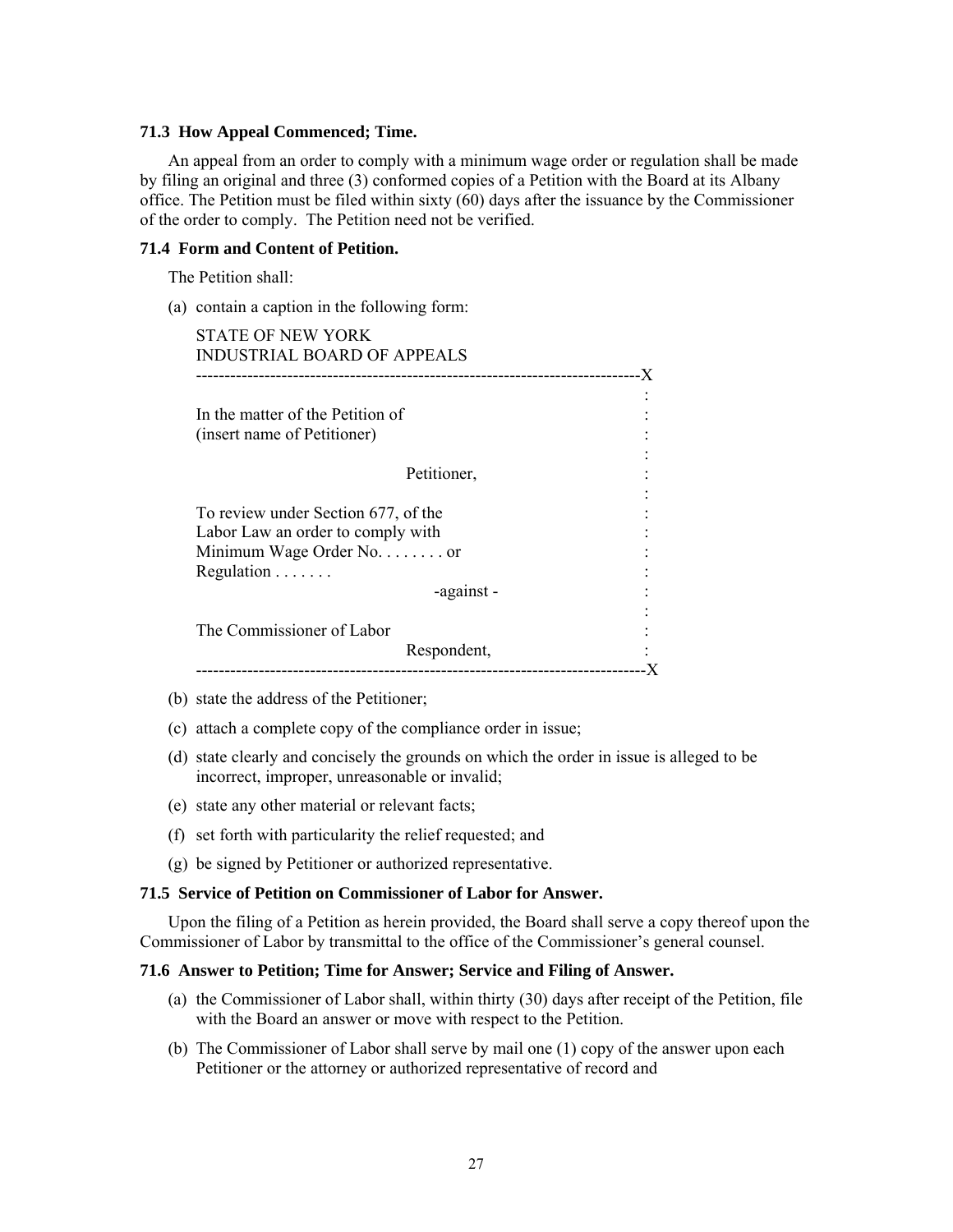## **71.7 Contents of Answer.**

The answer shall:

- (a) contain a specific admission denial or explanation of each of the material facts alleged in the Petition;
- (b) specify the facts upon which the Commissioner of Labor relied to support the findings of fact and conclusion of law recited in the order;
- (c) if an underpayment is alleged, set forth how it was computed; and
- (d) contain any other facts which the Commissioner of Labor considers relevant to support the order.

## **71.8 Amendment of Pleadings.**

 The Petition may be amended at any time prior to the service of the answer. After an answer has been served or the time within which to serve an answer has elapsed, a pleading may be amended only by leave of the Board. Any application for leave to amend made prior to the hearing shall be made upon at least ten (10) days' prior written notice and must be accompanied by the proposed amended pleading.

## **71.9 Amendment of Pleadings to Conform to Proof.**

 A motion to conform a pleading to the proof may be made at any time before the conclusion of the hearing.

## **71.10 Security for Stay; Waiver of Security.**

 In an appeal from a compliance order an application for a determination by the Board as to the sufficiency of security to cause the appeal to operate as a stay of the order, or an application for waiver of security to cause the appeal so to operate shall be made as provided in Part 70 of these Rules, Sections 70.10 and 70.11.

## **Part 72**

## **Applications for a Stay from a Notice of a Dangerous Condition ("Unsafe Notice") Issued Pursuant to Section 200.2 of the Labor Law**

## **72.1 Application.**

- (a) The provisions of this Part shall apply to the filing, processing, hearing, consideration and determination of an application for a stay from a notice of a dangerous condition ("unsafe notice") issued by the Commissioner of Labor pursuant to Section 200, subdivision 2.
- (b) Section 200, subdivision 2 provides:

"2. If the Commissioner finds that any machinery, equipment, or device in any place to which this chapter applies is in a dangerous condition, or finds that any area to which this chapter applies is in a dangerous condition, he may attach a notice to such machinery, equipment, or device, or post a notice in such area warning all persons of the danger. Such notice shall prohibit the use of such machinery, equipment, or device or prohibit further work in or occupancy of such area until the dangerous condition is corrected and the notice is removed by the Commissioner. Upon receipt of a written notification from the employer that the dangerous condition has been corrected, the Commissioner shall make a re-inspection within ten working days, and if the Commissioner finds that the dangerous condition has been corrected, he shall remove the notice. The filing with the Board of a Petition for a review of the validity and reasonableness of the Commissioner's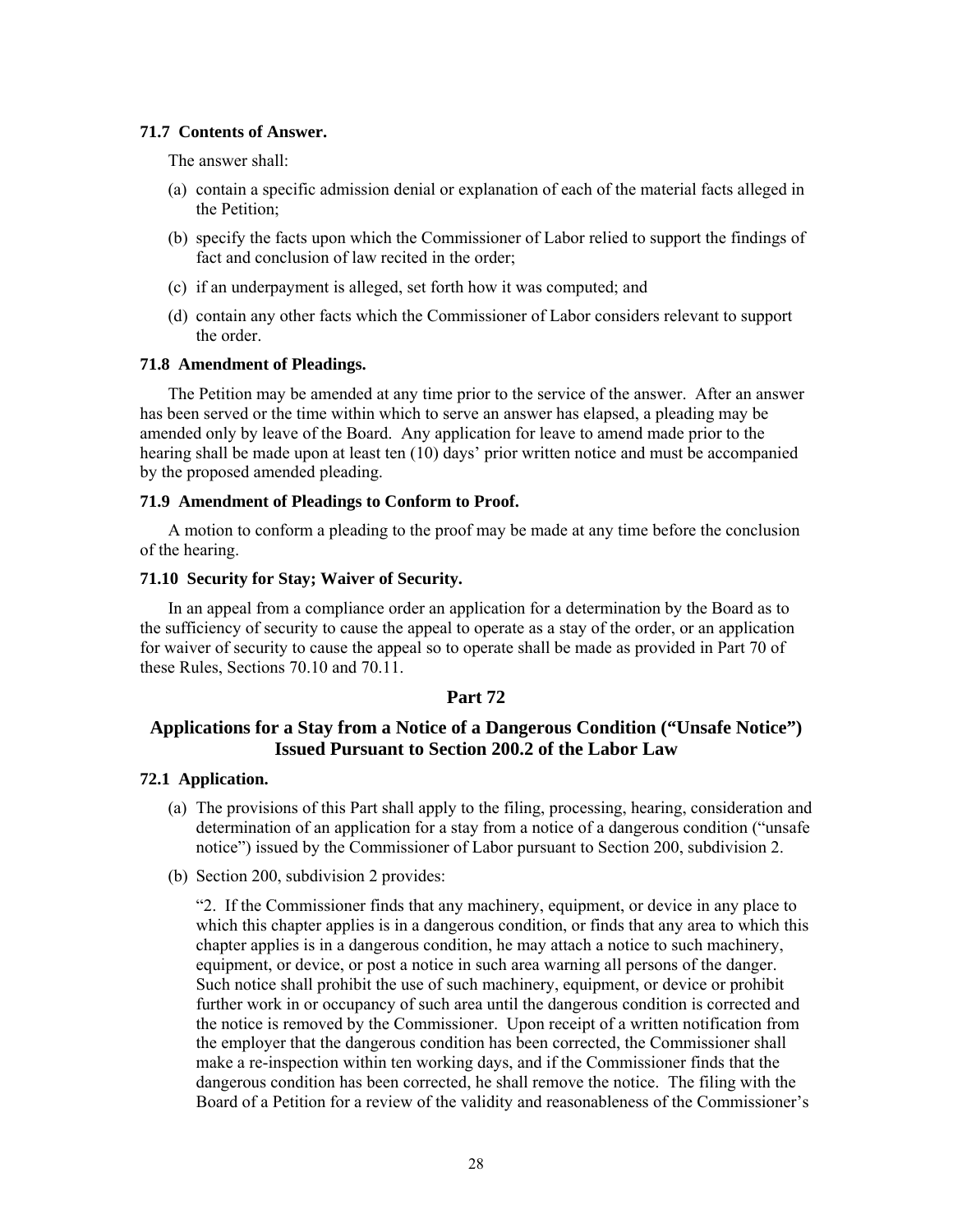order pursuant to section one hundred one of this chapter, shall not stay further proceedings; provided, however, that the Board, in its discretion, may upon application of the Petitioner stay further proceeding. The Board shall grant or deny such application for a stay within seventy-two hours after the filing of the application."

- (c) The foregoing procedure for tagging *unsafe* an object or an area referred to in Section 200, subdivision 2 is invoked when an enforcement representative of the Commissioner of Labor finds that the condition of any machinery, equipment, device or area to which the Labor Law applies or that the circumstances under which any of the aforesaid items or areas are or may be used – evinces or is likely to occasion a degree of danger or a severity of hazard – justifying summary prohibition of the use of the tagged object or area.
- (d) An "unsafe notice" which is affixed to an object or which is posted in an area pursuant to the above quoted Labor Law provision customarily is accompanied with a *Notice of Violation and Order to Comply* which includes: (1) an order forbidding the use of the tagged object or area until the "unsafe notice" is OFFICIALLY removed or otherwise LAWFULLY terminated; and (2) if not previously issued, an order directing that the alleged dangerous condition be corrected.
- (e) If a party deems that an "unsafe notice" or *Notice of Violation and Order to Comply* is unreasonable or invalid, a Petition to revoke, amended or modify the same may be filed under Section 101 as provided in Part 66 of these Rules. If a party desires to continue to use the tagged machinery, equipment, device or area pending the resolution of the Section 101 proceeding an application therefor must be made under this Part. Such an application should be made either contemporaneously with or after the filing of a Petition under Section 101.

#### **72.2 Application; How Made.**

 An application for a stay of an "unsafe notice" shall be made by a VERIFIED Petition on notice to the Commissioner of Labor as herein after set forth. The original and three (3) conformed copies of the Petition and of all accompanying papers with proof of service thereof upon the office of the Commissioner's general counsel and the office of the Director of the Division which issued the said order shall be filed with the Board at its Albany office.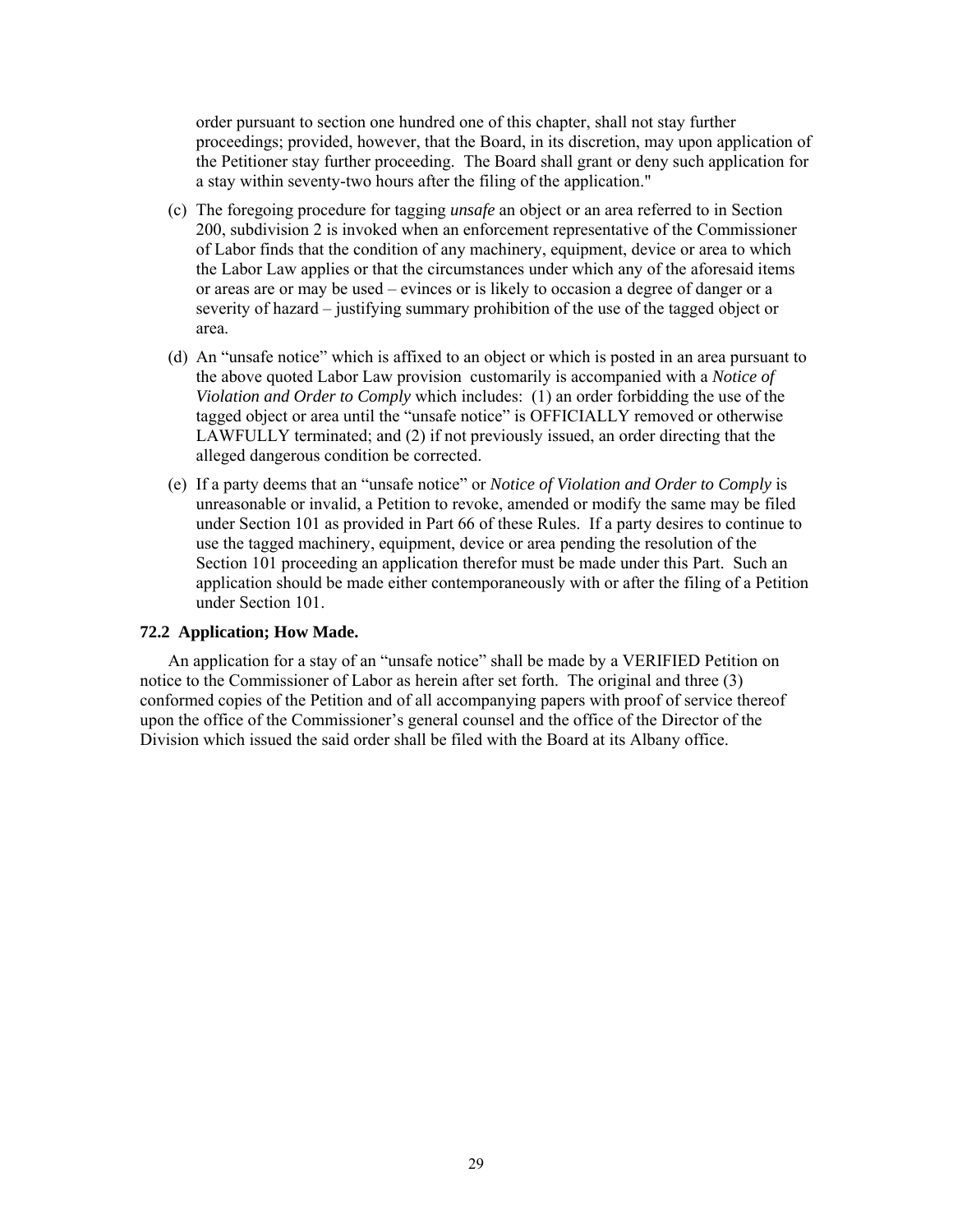### **72.3 Form and Content of Petition.**

The Petition shall:

(a) contain a caption in the following form:

| In the Matter of the Application of        |  |
|--------------------------------------------|--|
| (insert name of applicant)                 |  |
|                                            |  |
| Applicant,                                 |  |
|                                            |  |
| For a stay to permit use after issuance of |  |
| an "unsafe notice" by the Commissioner     |  |
| of Labor declaring unsafe and prohibiting  |  |
| the use of (identify subject in issue)     |  |
|                                            |  |
| -against -                                 |  |
|                                            |  |
| The Commissioner of Labor,                 |  |

- (b) state the address of the applicant;
- (c) state the address and location of the machinery, equipment, device or area which is the subject of the notice;
- (d) describe the machinery, equipment, device or area prohibited to be used;
- (e) describe the manner in which the machinery, equipment, device or area is used or operated;
- (f) state whether the persons using the machinery, equipment, device or area have any special training or competence and the extent of their supervision if any;
- (g) annex a complete copy of the notice sought to stayed, including copies of any other orders, notices and supporting documents issued in connection therewith;
- (h) state the facts showing why the notice is erroneous or unreasonable and where possible submit supporting affidavits or other reliable relevant evidence to justify a stay;
- (i) set forth the relief requested; and
- (j) be signed and verified by applicant or an authorized representative.

#### **72.4 Answer to Petition Not Required.**

 All allegations of fact in the Petition shall be deemed controverted by the Commissioner of Labor, unless expressly admitted. No answer shall be required.

### **72.5 Conduct of Proceeding.**

(a) The Board may decide the application on the basis of the papers and other materials submitted in the matter or it may in its discretion hear argument or hold a hearing for such purposes is it may consider appropriate. If a hearing is to be held or argument had,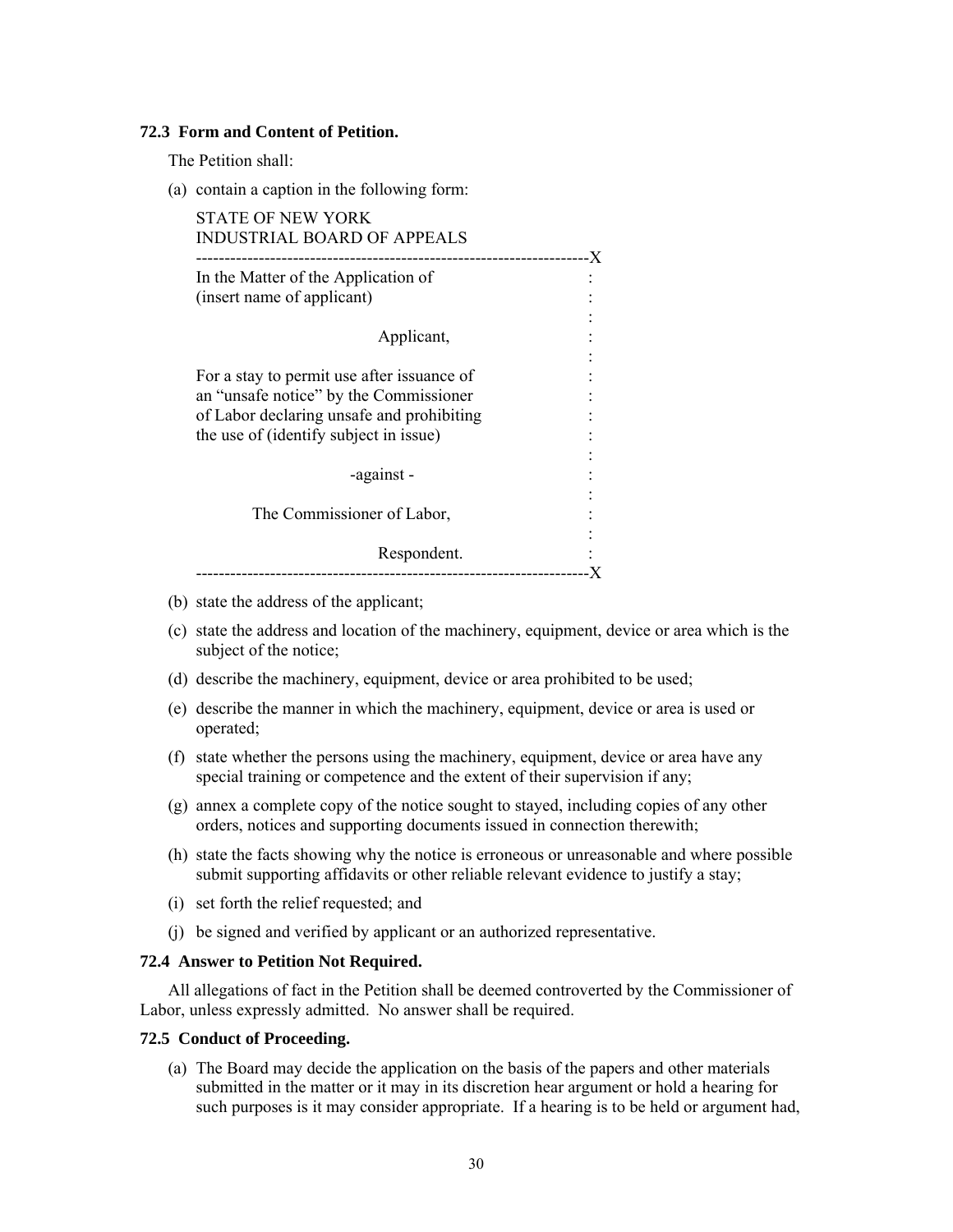the Board shall fix a time and place therefor and shall notify the parties and any person which it deems might aid it in arriving at a determination.

- (b) In the discretion of the Board, interested persons may be allowed to intervene.
- (c) The Board may affirm, revoke, or modify the "unsafe notice" under review or make such determination as it may deem proper. Such determination shall be effective from a date there-in specified until further action by the Board or decision of the Section 101 proceeding.

## **Part 73 Public Access to Industrial Board of Appeals Records (Statutory Authority: Public Officers Law, Art. 6; Labor Law 101)**

### **73.1 Application.**

 The provisions of this Part relate to the procedures to be followed by the Industrial Board of Appeals in compliance with chapters 578-580 of the Laws of 1974, entitled "Freedom of Information Law".

### **73.2 Location and hours for public access; designation of records access and fiscal officers.**

(a) The following office of the Industrial Board of Appeals is hereby designated to receive requests for information under the Freedom of Information Law:

> State of New York Industrial Board of Appeals Empire State Plaza Agency Building 2,  $20<sup>th</sup>$  Floor Albany, NY 12223

- (b) The records access officer shall be Counsel to the Industrial Board of Appeals. All requests for records pursuant to this Part received by the Board shall be referred to Counsel for disposition.
- (c) The Industrial Board of Appeals fiscal officer, for purposes of the Freedom of Information Law, shall be Counsel to the Industrial Board of Appeals.
- (d) Requests for information will be considered and inspections will be permitted between the hours of 10 a.m. and 3 p.m., at the Board's office on all days when such office is open for business.

### **73.3 Requests for records.**

- (a) Requests for payroll information made by bona fide members of the news media upon a form (AC-375) prescribed by the Comptroller of the State of New York shall be referred to Counsel to the Board at the Board's Albany office.
- (b) Requests for all other information should be made in writing.
- (c) Persons appearing in person to request access to records will be required to produce photo identification and complete the prescribed forms.
- (d) Requests made orally will not be entertained.
- (e) (1) Requests by mail will be processed at the Board's Albany offices, either by mail or by intradepartmental routing.
	- (2) Such requests will be processed if the requester and material sought are sufficiently identified to make compliance practicable. In the absence of such identification, the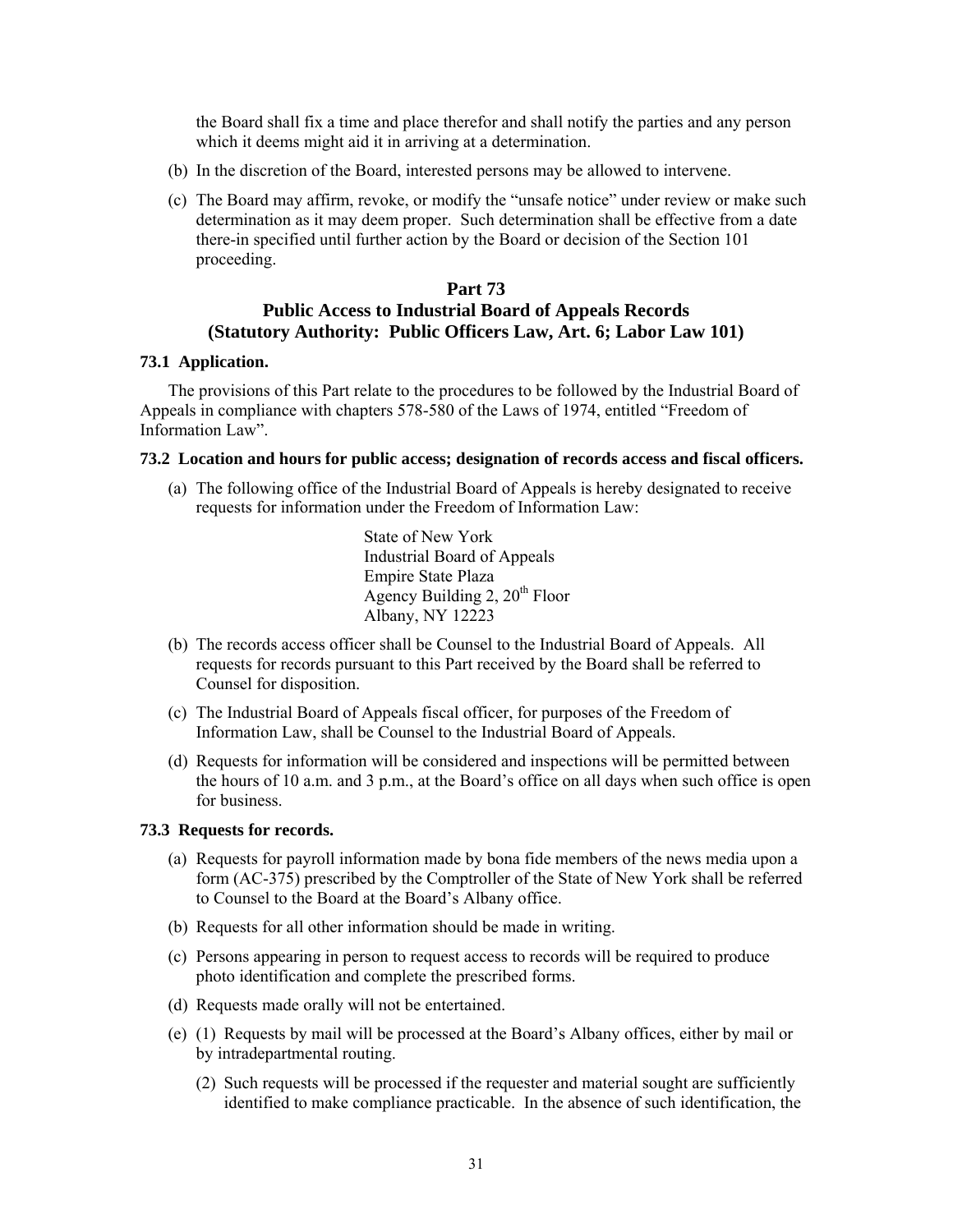Board may send to the requester a request for more information in order that the request may be filled.

## **73.4 Responses to requests.**

- (a) (1) The records access officer shall respond promptly to a request for records. Except under extraordinary circumstances, a response shall be made no more than five business days after receipt of the request by the records access officer.
	- (2) If more than five business days are required to respond to a request, the records access officer shall acknowledge receipt of the request within five business days after the request is received. The acknowledgement shall state the reason for delay, and estimate the date when a reply will be made.
- (b) The records access officer shall:
	- (1) if the request does not clearly identify the records sought, seek additional information from the applicant;
	- (2) approve the request and authorize inspection of and copying of the record, if available, and certify the correctness of such copy; or
	- (3) deny the request and state the reason therefor in writing.
- (c) The records access officer shall, in authorizing issuance of copies, direct such omissions and deletions as may be required to protect the personal privacy of individuals in accordance with the requirements of the Freedom of Information Law, or any other applicable law or regulation.

## **73.5 Fees.**

- (a) A charge will be made of 25 cents per photocopy of pages not larger than  $8\frac{1}{2}$  by 14 inches.
- (b) Charges for materials or services not specified by statute or regulation shall be based on the actual cost thereof to the Board.
- (c) Payment for information services should be made by cash or check or money order, payable to the New York State Department of Labor.

## **73.6 Industrial Board of Appeals subject matter list.**

 The Industrial Board of Appeals shall maintain a subject matter list of records required to be disclosed by Article 6 of the Public Officers Law, and such subject matter list shall be located in the office of the Industrial Board of Appeals in Albany.

### **73.7 Denial of access to records.**

- (a) The denial of access to records shall be in writing, setting forth the reason therefor and advising the requester of the right of appeal and the procedure therefor.
- (b) If requested records are not provided promptly, as required by Section 73.4(b) of this Part, such failure shall also be deemed a denial of access.
- (c) Appeals from the denial of access to records shall be heard by the Board or its authorized representative. Appeals shall be decided by resolution of the Board. (d) The time for deciding an appeal shall commence upon receipt of written appeal identifying:
	- (1) the name and address of the requester;
	- (2) the date of the appeal;